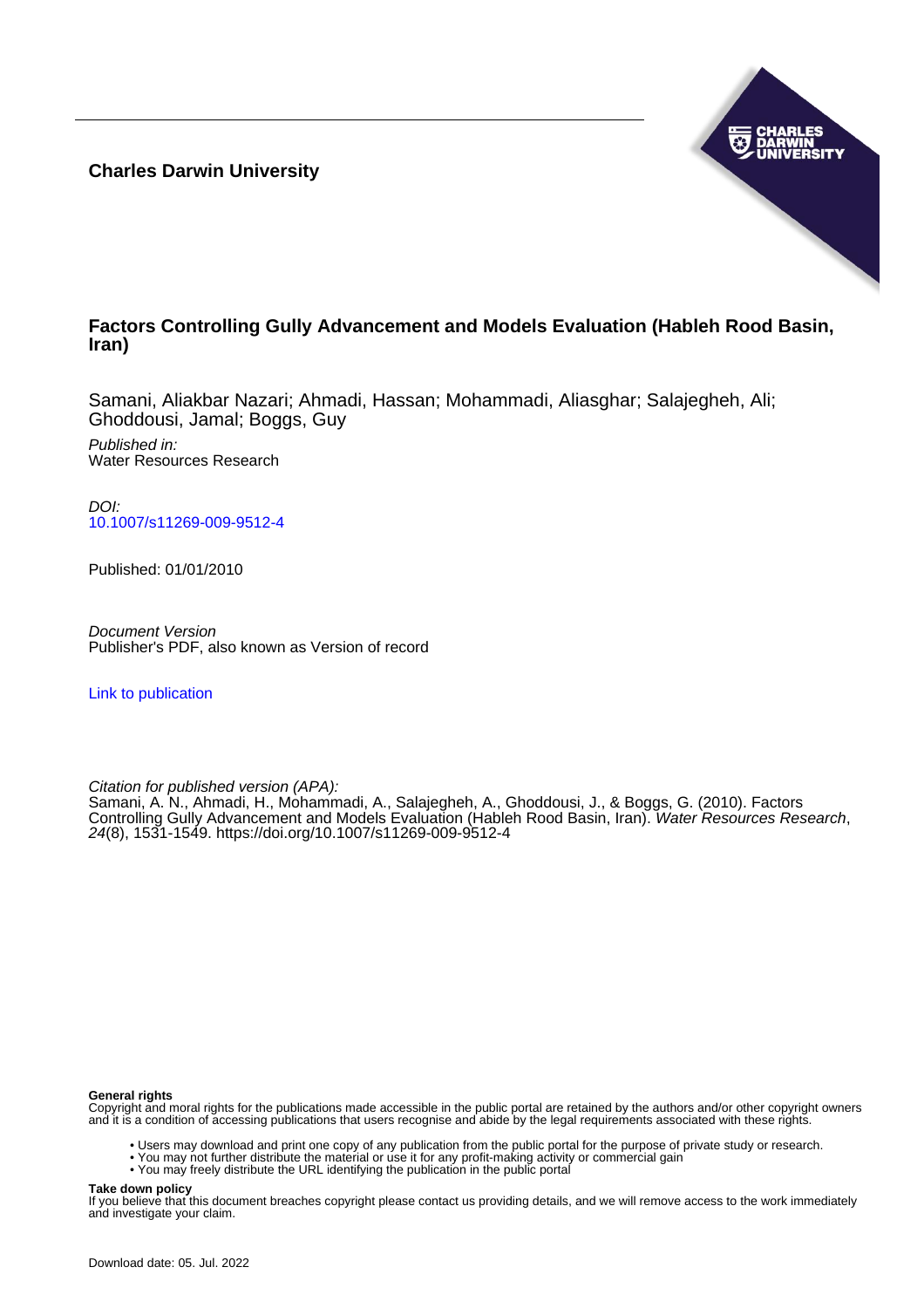# **Factors Controlling Gully Advancement and Models Evaluation (Hableh Rood Basin, Iran)**

**Aliakbar Nazari Samani· Hassan Ahmadi· Aliasghar Mohammadi· Jamal Ghoddousi· Ali Salajegheh · Guy Boggs· Razieh Pishyar**

Received: 14 June 2009 / Accepted: 31 August 2009 / Published online: 24 September 2009 © Springer Science+Business Media B.V. 2009

**Abstract** Gully erosion is one of the most complicated and destructive forms of water erosion. In order to prevent this erosion, the important factors controlling gully heads must be understood. This paper examines gully head advancement in the Hableh Rood Basin, Iran by (1) observing gully head advance between 1957 and 2005 using field studies, aerial photography and GIS analysis and: (2) applying and evaluating widely used experimental models including the, Thompson (Trans ASAE 7(1):54–55, [1964](#page-19-0)), SCS (I) and SCS (II) models, for estimating migrating headcuts over the study period. The results showed that the highest mean gully advancement (0.26 m year<sup>−</sup><sup>1</sup>) took place during the 1956–1967 period, with most gullies having lower and steady headcut retreat rates between 1967–2000 (0.21 m year<sup>−</sup><sup>1</sup>) and 2000– 2005 (0.15 m year<sup>-1</sup>). This suggests that the majority of gullies in the study area were still in the early stages of formation in the first study period and their formation may be linked to land use or climatic changes pre 1956. Analysis of the correlation between environmental characteristics of the study area and gully advancement indicated that the upslope area of head cuts and soluble mineral content of the soil

A. Nazari Samani (B) · H. Ahmadi · A. Salajegheh

Department of Arid and Mountainous Region Reclamation, Faculty of Natural Resources, University of Tehran, Karaj, P.O. Box 31585-4314, Iran e-mail: aknazari@ut.ac.ir

A. Mohammadi · R. Pishyar Research and Science Branch, Islamic Azad University, Tehran, Iran

J. Ghoddousi Soil Conservation and Watershed Management Research Institute, Tehran, Iran

G. Boggs School of Science and Primary Industries, Charles Darwin University, Darwin, NT, 0909, Australia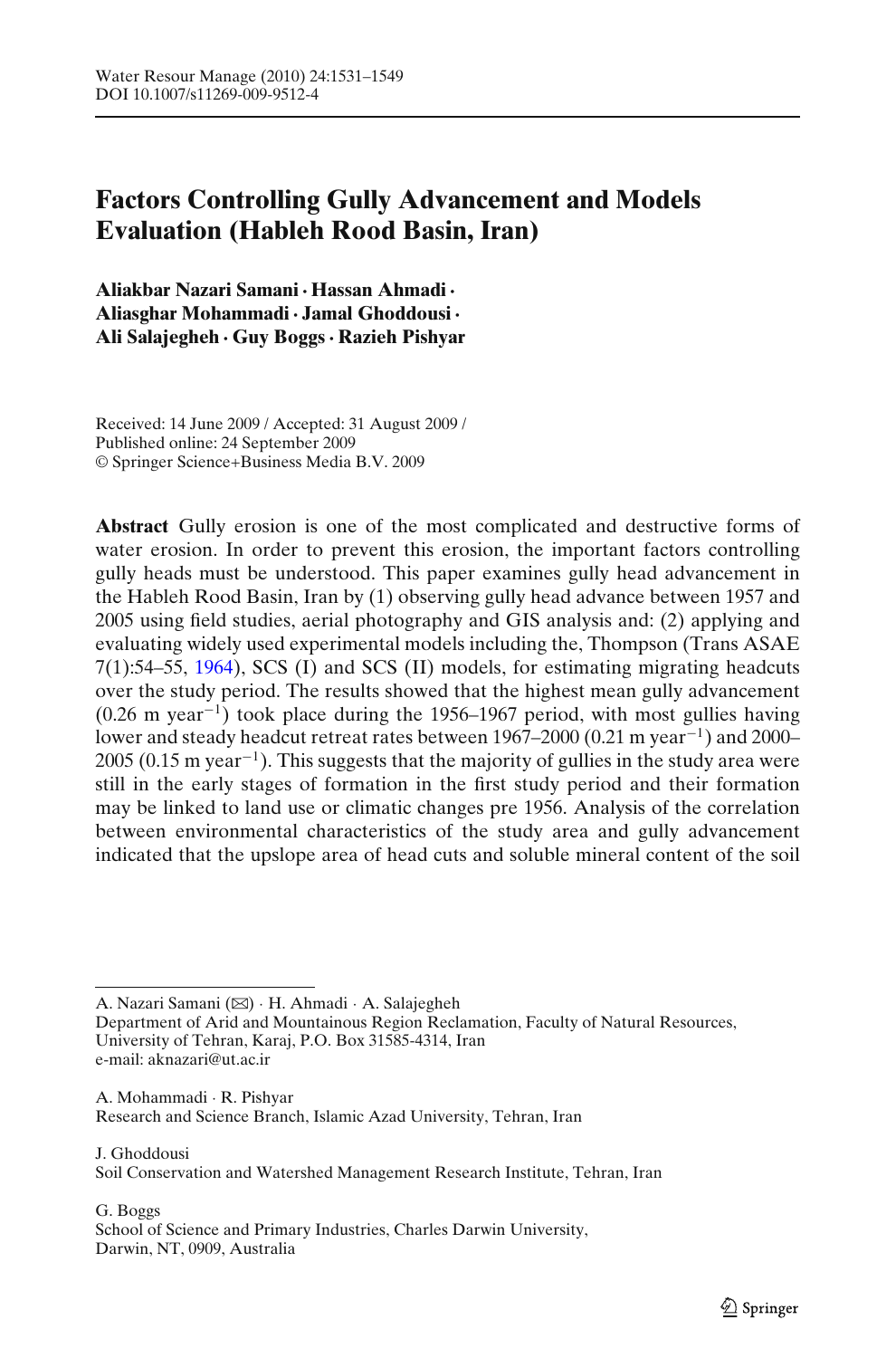were the two most important factors influencing the spatial and temporal variation of gully longitudinal development. Results of multiple regression revealed that the simple relation including upslope area and soluble minerals can explain 93% of total variance and relatively reflects the effects of runoff and waterfall process for headcut retreat. Application of statistical error analysis to evaluate the four gully advancement models showed that in comparison to other models, the second model of SCS has more reliable results for predicting longitudinal gully advancement in this study area and other similar regions. However, this study indicates that future modelling in the region should consider the role of soil soluble mineral content in predicting gully advancement.

**Keywords** Gully erosion **·** Empirical model**·** Evaluation **·** Headcut retreat**·** Environmental factors**·** Aerial photography

#### **1 Introduction**

Soils have inherent characteristics that interact to influence the soils stability and potential to erode. Soil erosion is important in Iran because about 70% of the country is dominated by an arid and semiarid climate where precipitation follow a temporal and spatial variation and increase susceptibility to land degradation. Under these conditions, a lack of sufficient vegetation cover and consequent increased runoff response have caused soil losses of up to 2.5 billion tons per year (Ahmad[i](#page-18-0) [1999](#page-18-0)). It has also caused major damage through sediment deposition in reservoir dams, water canals, river beds and agricultural land in the country. For instance, estimation of soil erosion via empirical models indicated that soil loss has increased by four times between 1951 and 1999 in the country. This demonstrates the critical nature of this issue in Iran and the necessity for effective management (Ahmad[i](#page-18-0) [1999](#page-18-0)). Preventing or controlling water erosion needs recognition of where in the landscape erosion is most significant and an understanding of the role of the different forms of water erosion in land degradation and sediment production.

The role of gully erosion in land degradation and sediment yield has been well documented in different parts of the world. For example the volume of the gullies on the Russian Plain is estimated to be about  $4 \times 10^9$  m<sup>3</sup> (Sidorchu[k](#page-19-0) [1999\)](#page-19-0). In Western Europe the sediment contribution of gully erosion has been measured to be 30% to 80% (Poesen et al[.](#page-19-0) [2003\)](#page-19-0) while in Australia, the contribution of gully erosion to total erosion across the continent is estimated to be approximately 50% (Wasson et al[.](#page-19-0) [1996\)](#page-19-0), 80% in the continent's north west (Wasson et al[.](#page-19-0) [2002](#page-19-0)) and in southeastern New South Wales is 95% (Krause et al[.](#page-19-0) [2003\)](#page-19-0). Assessments of gully erosion rates and volume in Iran are rare. Ghoddous[i](#page-18-0) [\(2002\)](#page-18-0) has reported that 25% of sediment in the Sefid Rood basin is related to gully erosion in upland areas and marl geological strata, while gullies also cause increases in the sheet and rill erosion in surrounding and uplands area.

Worldwide research has shown that of the different forms of erosion, gully and bank erosion are the major source of soil loss. Ghoddous[i](#page-18-0) [\(2002](#page-18-0)), in his study titled "gully advancement and development in Sarcham area of Zanjan province, Iran" focused on large permanent gullies and found that gully advancement has a direct relation with the amount of soluble materials in the soil, concentration of surface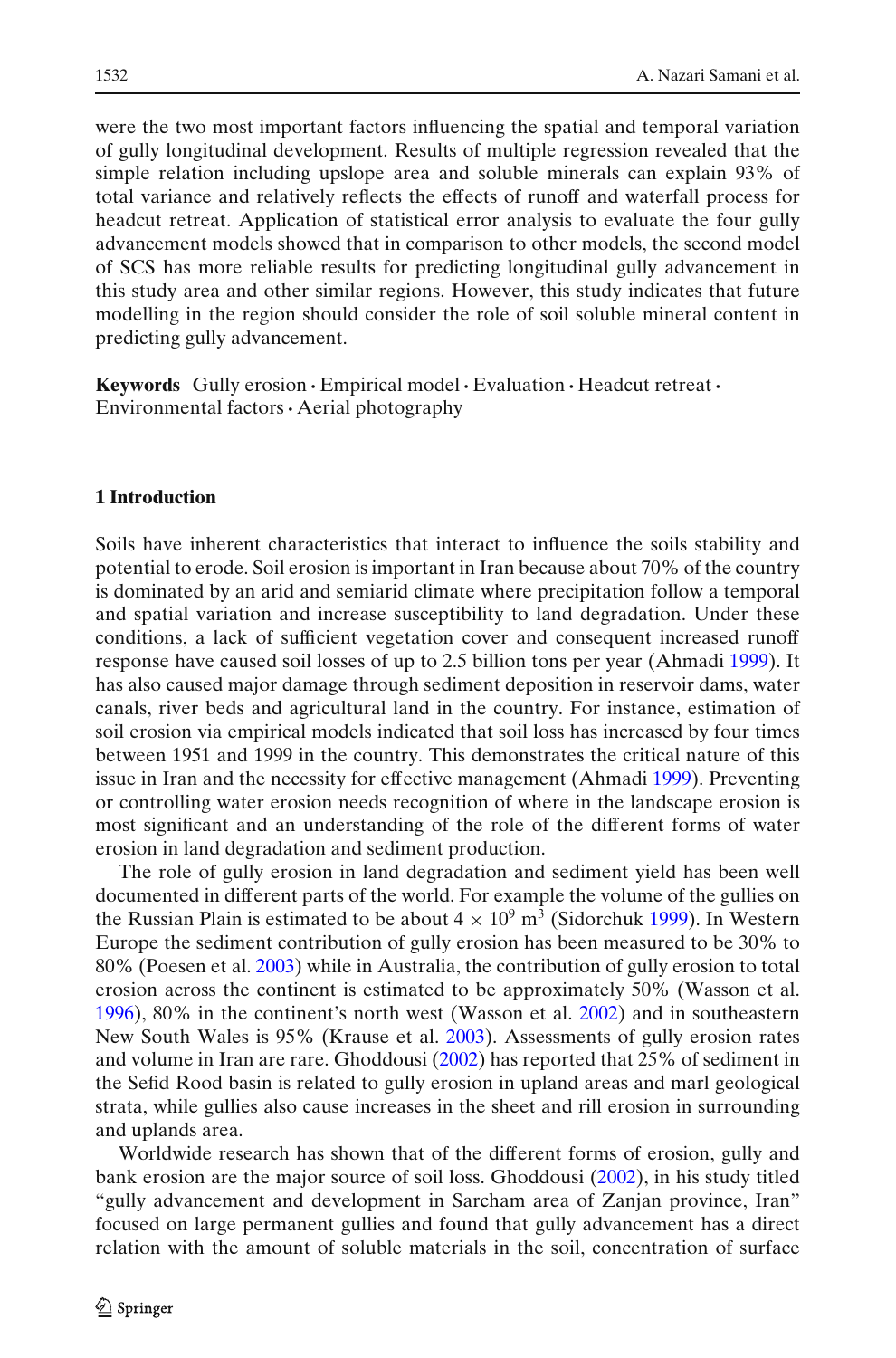runoff, properties of the soil horizons (such as silt and clay contents as well soluble salts), rainfall intensity and vegetation cover in an extensive area (78,000 ha). He concluded that in large scale, geological formations, soil type and land use are the

main factors affecting gully advancement and extension (Ghoddousi [1994,](#page-18-0) [2002](#page-18-0)). Betts and De Rose[l](#page-18-0) [\(1999\)](#page-18-0), using digital information and applying this on three series of aerial photos for two areas in New Zealand, showed the mean gully advancement within the study area was 0.01 to 0.73 m per year. They stressed that aerial photos have a good capacity for studying gully longitudinal advancement. Felfoar and Boussem[a](#page-18-0) [\(1999](#page-18-0)) used aerial photos over four time periods between 1952 and 1989 in a watershed covering 1400 (ha) area in Old Mires of Tunisia and related the area of each gully's drainage basin to its rate of advancement. This study found that there were differences in the longitudinal velocity of gully advancement in the studied time periods. Based on simple correlation analysis between gully advancement and environment characteristics, such as area of susceptible soils and annual average precipitation in different regions, they stated that annual average precipitation was the most important factor in gully advancement.

Vandekerckhove et al. [\(2003](#page-19-0)) using aerial photos and field control of satellite images calculated gully volume in the south east of Spain and identified aerial photos and satellite imagery as the primary information source for studying gullies in the long-term. Their results show that aerial photos as well as satellite images are advantageous to investigating gully change detection. Other research, conducted by Vandekerckhove et al[.](#page-19-0) [\(2001\)](#page-19-0) at 46 bank gullies in the southern arid region of Spain indicated an average volumetric retreat rate of 4.0 m<sup>3</sup> year<sup>-1</sup> and an average linear retreat rate of 0.1 m year<sup>-1</sup>. This research revealed that the present drainagebasin area is the most important topographical parameter explaining annual headcut retreat rates, both in terms of eroded volume and linear retreat.

Although the significance of gully erosion and its role in land degradation is known, most soil erosion models have been developed based on rill and inter rill erosion processes. Therefore, there is a pressing need to develop and evaluate currents models that take into account gully erosion.

Knowledge about gully development has been incorporated into a small number of models that attempt to predict their future behaviour. Karim[i](#page-19-0) [\(1997\)](#page-19-0) studied the prevention of gully advancement in the Zahan area of the Khorasan province, Iran pointing out that among models presented for gully advancement, such as the SCSI and SCSII (USD[A](#page-19-0) [1966\)](#page-19-0) Beer and Johnso[n](#page-18-0) [\(1963\)](#page-18-0) and Segine[r](#page-19-0) [\(1966\)](#page-19-0), the SCSII model is the best illustrating model for gully advancement estimation in arid areas. Ghaffar[i](#page-18-0) [\(1998\)](#page-18-0) using remote sensing (RS) and geographic information systems (GIS) analysis techniques evaluated the ability of the  $EGEE<sup>1</sup>$  model for predicting gully longitudinal advancement in Charmahal and Bakhtiari with annual precipitation of 500 mm and found a good relationship between the predicted and measured gully head retreat.

Since all models predicting gully development are based on environmental characteristics of the regions in which they were generated, it is necessary to assess their suitability for application on other study areas. Dehnamak is one of the sub catchments of the Hableh Rood basin in Iran (Fig. [1\)](#page-4-0). Because of susceptible

<sup>1</sup>Ephemeral Gully Erosion Estimator.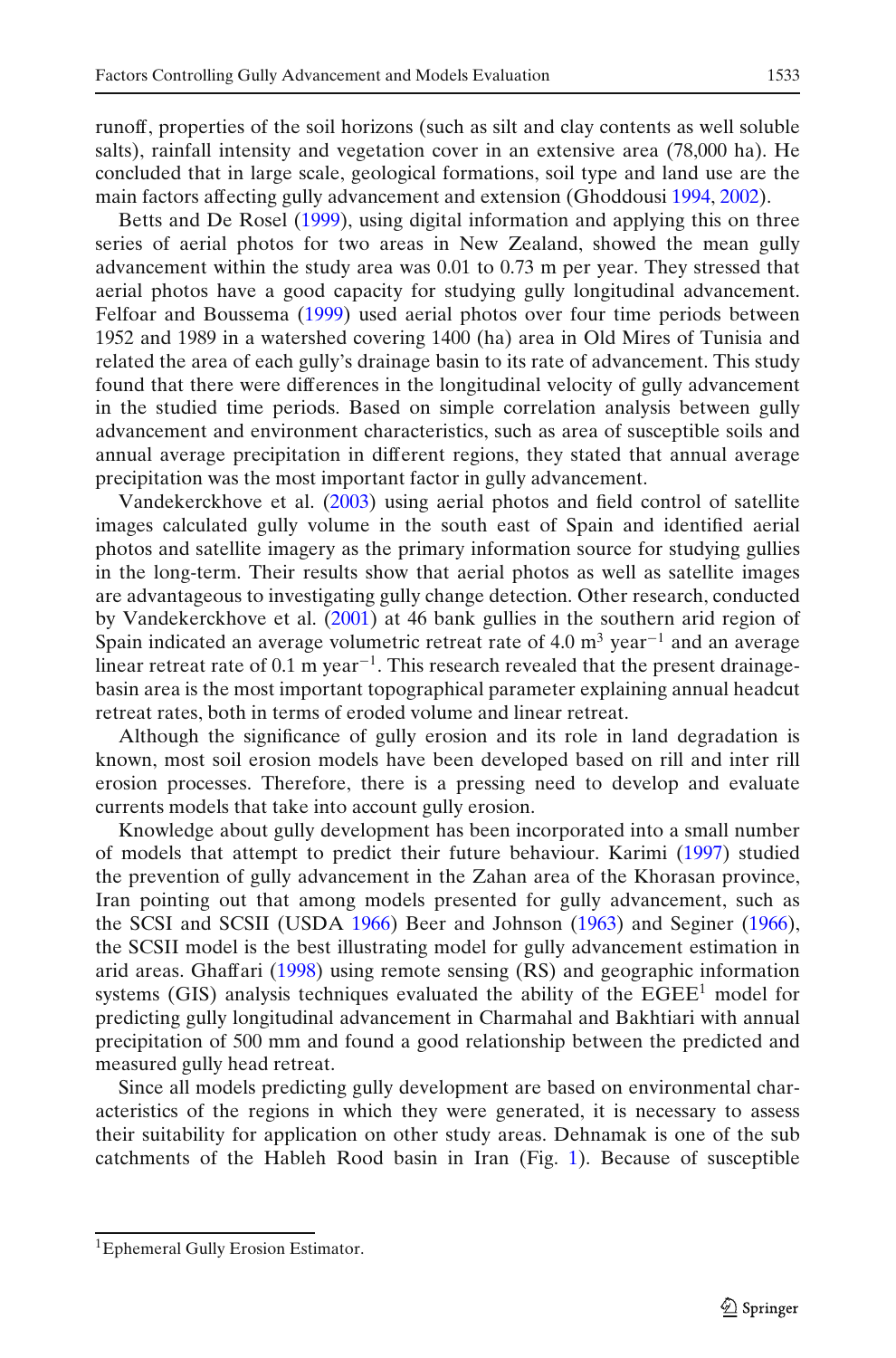<span id="page-4-0"></span>

**Fig. 1** Geographic position of Dehnamak basin

geological units (marl) and heavy rainfall intensities, accelerated water erosion in this catchment has led to the creation of different types of erosion including sheet and rill erosion while in the foot slopes of the area as well as croplands, gully erosion is distinguishable as the main soil degradation factor. Gullies in this study area have been generated along concentrated water flow paths on susceptible geological formations and their headcut depth vary from 1 m to up to 3.2 m (Fig. 2).

The main aims of this research are (1) examine gully growth rates in the Hableh Rood basin, Iran; to (2) identify the most important factors on gully advancement



2 Springer

**Fig. 2** A large valley floor gully in marl formation of

retreats to uplands area and causes degradation of

arable lands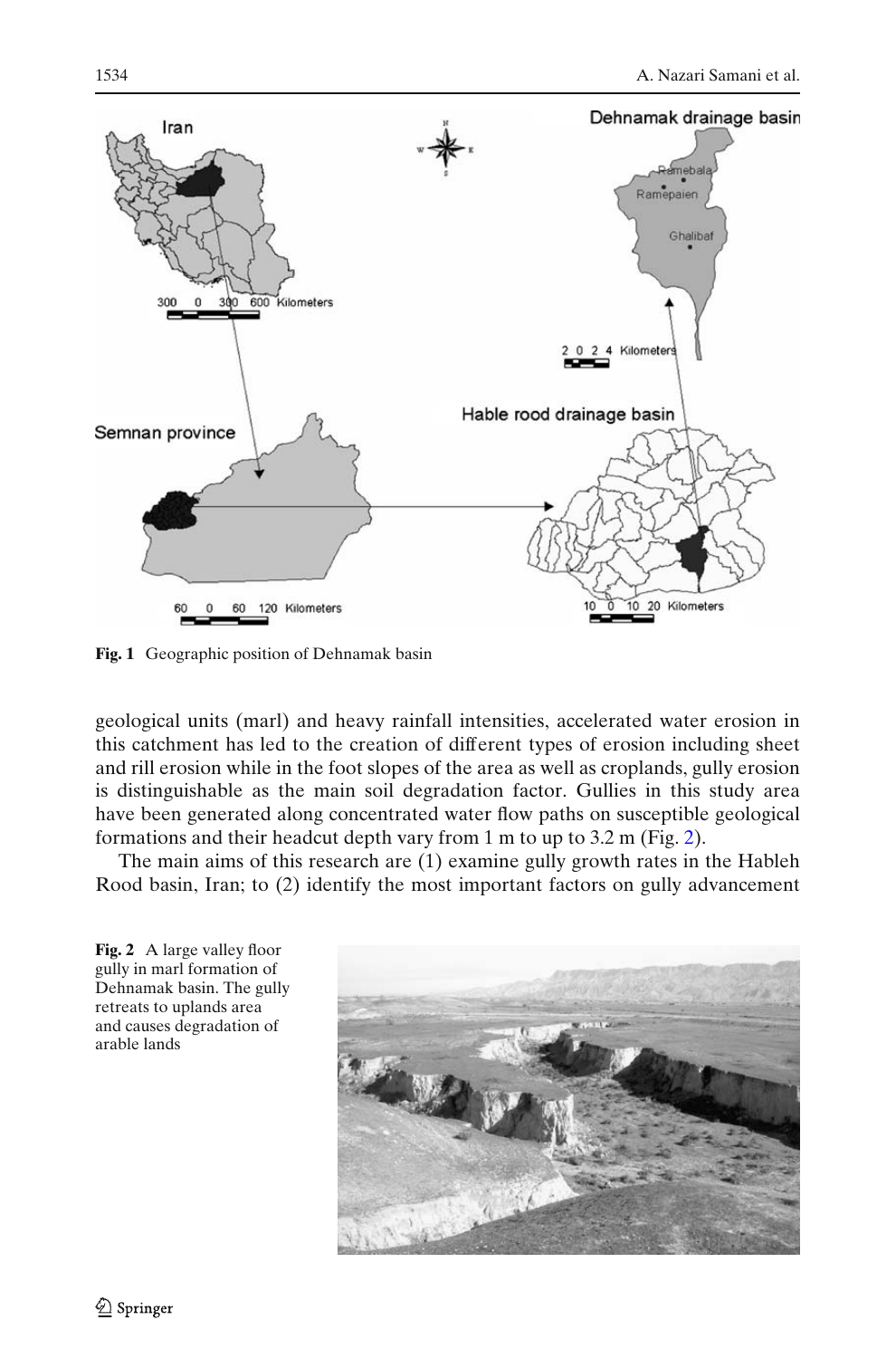<span id="page-5-0"></span>and (3) evaluate four wide spread experimental models for estimating migrating headcuts over the period between 1967 and 2005.

### 1.1 Gully Head Development Models

Most analyses of gully growth have empirical basis (Beer and Johnso[n](#page-18-0) [1963](#page-18-0); Thompso[n](#page-19-0) [1964](#page-19-0); Segine[r](#page-19-0) [1966;](#page-19-0) USD[A](#page-19-0) [1966](#page-19-0)). In the aforementioned models, the interaction between headcut retreat and environmental variables (e.g. precipitation, runoff, size of upstream watershed) is primarily based on statistical models. The second generation of gully erosion models such as EGEM (Woodwar[d](#page-19-0) [1999\)](#page-19-0) GULTEM (Sidorchu[k](#page-19-0) [1999](#page-19-0)) and CHILD<sup>2</sup> (Tucker et al[.](#page-19-0) [2001\)](#page-19-0) are based on conceptual as well as physically based processes.

EGEM was especially developed to simulate ephemeral gully erosion, in particular in the USA. EGEM consists of hydrologic and erosion components. Erosion is driven by peak discharge and runoff volume, where peak discharge is assumed to occur as long as there is runoff. Gully depth is assumed to be constant along the length of the gully. It is assumed that the gully will erode vertically downwards until a less erodible layer is reached. The maximum allowed depth is 46 cm (18 in.) because deeper gullies are considered to be 'classical' gullies instead of ephemeral gullies. Nachtergaele et al[.](#page-19-0) [\(2001](#page-19-0)) tested the model for Mediterranean conditions and stated that the EGEM is not capable to predicting ephemeral gully erosion for the stony soils in the Mediterranean study areas. They concluded that the theory underlying EGEM was also not based on Mediterranean conditions and might therefore not apply in this case. The climate condition of our study area is to some extent similar to dryland Mediterranean regions.

The CHILD model simulates the evolution of a topographic surface and its subjacent stratigraphy under a set of driving erosion and sedimentation processes and with a prescribed set of initial and boundary conditions. Nine process modules are incorporated in the CHILD model. Although the number of parameters in the model is potentially quite large it is not necessary that all of processes need to be, or even should be, considered in any particular application. The point of including a number of different processes is to allow one to investigate different types of geomorphic systems under different space and time scales, using a common modelling framework that handles the basic spatial and temporal simulation framework.

In this research the measured headcut recruitment were compared to the results of three models including: Thompson, SCSI and SCSII.

### 1. Thompson model

Thompso[n](#page-19-0) [\(1964\)](#page-19-0) is based on statistical analysis of data collected in seven areas widely scattered in the central part of the United States. It is based on the most important factors affecting the gully erosion to be watershed area, rainfall of intensity higher than 12 mm per day, and clay content of the waterfall profile. His logarithmic model is as follows:

$$
R = 0.15A^{0.49}S^{0.14}P^{0.74}E
$$
 (1)

<sup>2</sup>The Channel-Hillslope Integrated Landscape Development Model.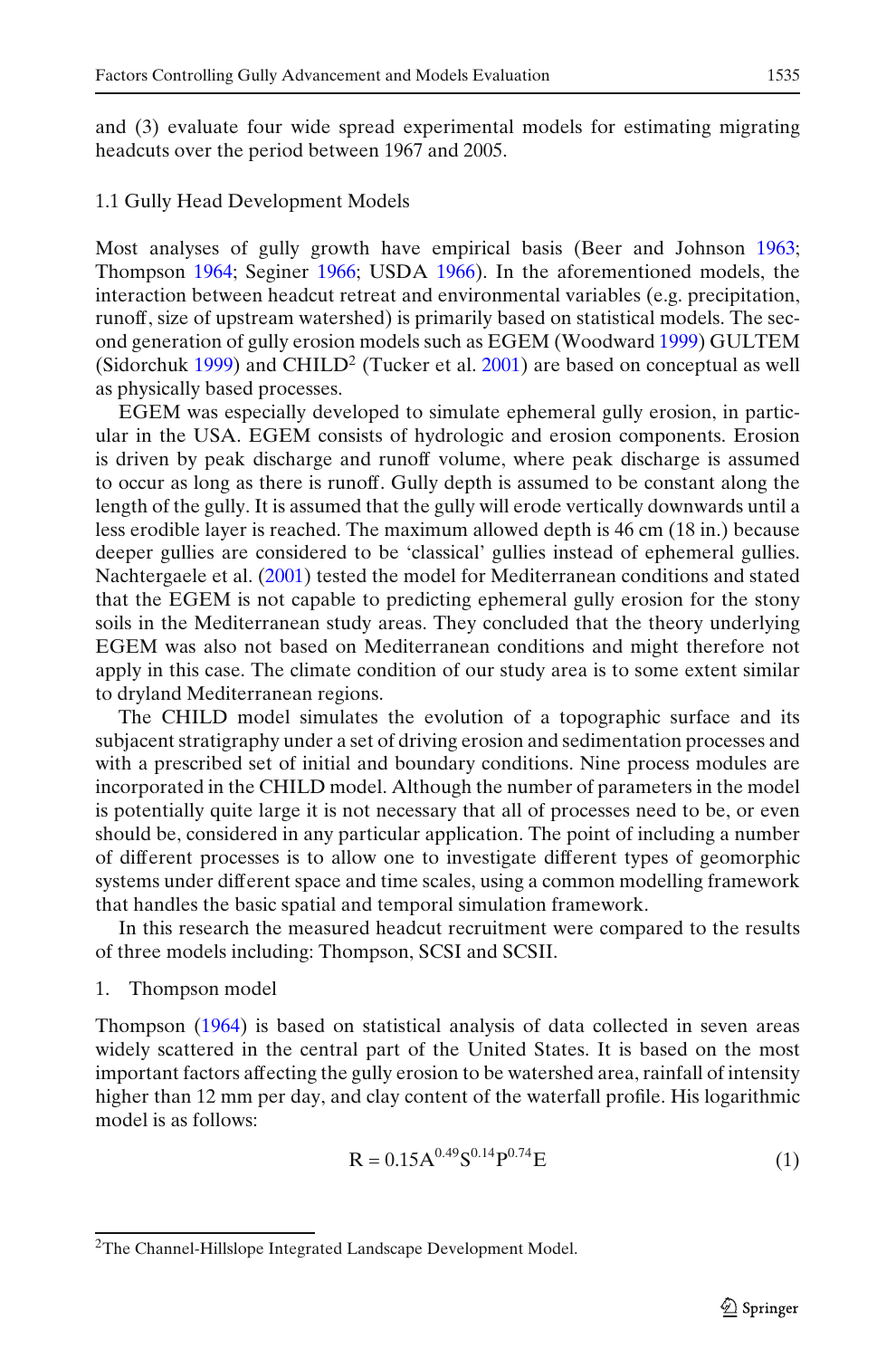Where:

R, is gully head advancement (ft), A is drainage area above the gully head (Acres), S is slope of approach channel above the gully head (%), P is the summation of rainfall for 24 h that is equal or grater than 0.5 in., in inches; and E: percentage of clay content of soil profile through which the gully head is advancing.

Thompson stated that these variables can explain the 77% of headcut retreat variance.

2. First model of the USDA (SCS I)

Experience of Soil Conservation Service of USDA during 1960s indicated that the prediction of the future rate of gully advancement, based on the historical rate alone, can lead to serious errors of prediction and evaluation unless proper consideration is given to those factors which may have a major influence on the rate of advancement. Condition factors such as the characteristics of the geologic materials, topography, land use, and volume of runoff control the rate of gully advance. A change in conditions above an advancing gully head changes the rate of advancement (USD[A](#page-19-0) [1966\)](#page-19-0). Based on the result of SCS field measurements on 210 gullies in six widely scattered land resource areas east of the Rocky Mountains in the United States the first model of SCS representing headcut retreat was developed:

$$
R = 1.5 A^{0.46} P^{0.2}
$$
 (2)

Where:

R, is rate of headward advancement (ft/year), A is drainage area above headcut (Acres) and P: the summation of 24-h rainfalls of 0.5 in. or greater occurring during the life of the gully, converted to an average annual basis, in inches.

3. Second model of the USDA (SCS II)

Four other factors were added to the SCSI model: (1) changes in erodibility of soil material through which the gully advances, (2) the slope of the approach channel above the headcut, (3) changes in runoff due to changes in land use and practices in watershed and (4) the influence of ground water. Judgment must be used in adjusting for the effect of these factors on the future rate of gully head advance as determined from the procedure given below. With the foregoing knowledge and using the principle of proportions, it is possible to establish an equation for predicting the future rate of headward erosion, if the past rate is known and the future changes in conditions can properly be anticipated (USD[A](#page-19-0) [1966](#page-19-0)). Therefore the second model to predict headcut retreat was developed by replacing coefficient 1.5 with Rp factor as follows:

$$
R = Rp (A1/A2)^{0.46} (P2/P1)^{0.2}
$$
 (3)

Where:

R, is gully longitudinal growth in the future years (ft/year) Rp: past average annual rate of gully head advance (ft/year), (A1/A2) ratio of the drainage area of a given upstream reach to the drainage area of the reach through which the gully has moved (P2/P1) ratio of the expected long term average annual inches of rain from 24-h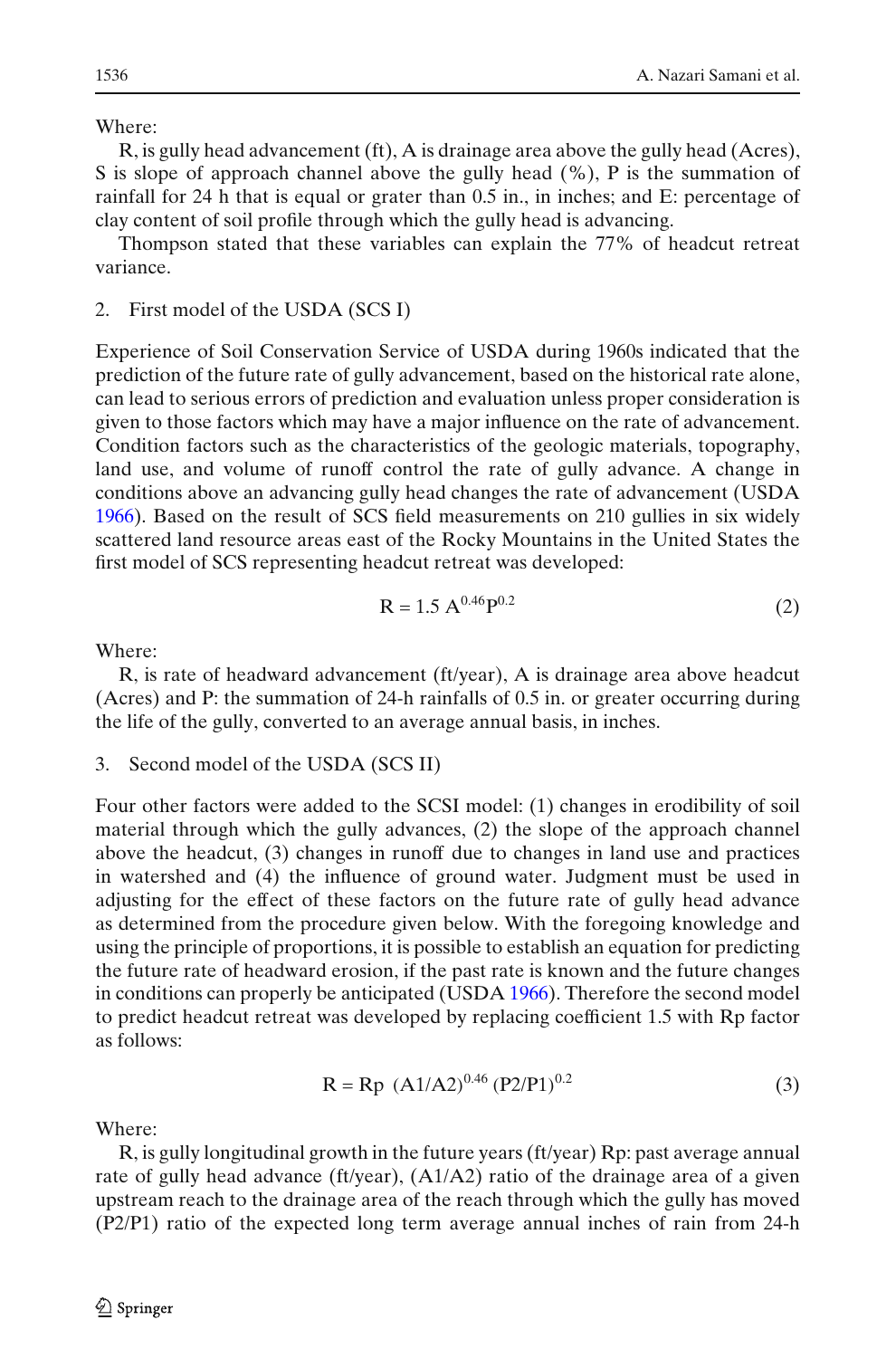| Soil type    | Horizon, cm Sand% Clay% Caco3% OM% |    |   |      |     | pH   | $N\%$ | Ec. ds $m^{-1}$ |
|--------------|------------------------------------|----|---|------|-----|------|-------|-----------------|
| Lithic       | $0 - 65$                           | 48 |   | 30.4 |     | 7.48 | 0.069 | 16.3            |
| xerothents   | $65 - 100$                         | 42 | 4 | 31.9 |     | 7.45 | 0.063 | 13.5            |
| Lithic       | $0 - 65$                           | 46 |   | 18.6 |     | 7.68 | 0.073 | 16.3            |
| torriothents | $65 - 100$                         | 72 |   | 21.1 | 0.9 | 7.59 | 0.054 | -14             |

<span id="page-7-0"></span>**Table 1** Soil characteristics of studied gullies

rainfalls of 0.5 in. or greater (P) to the average annual inches of rain from 24-h rainfalls of 0.5 in. or greater for the period.

It is important to mention that with regards to  $R_1$ , this model was used in this study only for periods of 1967 to 2000 and 2000 to 2005 in the study area.

### **2 Study Area**

Dehnamak is one of the sub basins of the Hableh Rood basin, Semnan Province (Fig. [1\)](#page-4-0) located to the north of Dehnamak village situated 52 42' 36" to 52 48' 0" East longitudinal and 35 15' 13" to 35 32' 33" north latitude and covers 243.25  $\text{km}^2$ area. Rainfall is low in the region, with precipitation primarily arising from the Mediterranean circulation that influences the area from the west in autumn to spring. However, the watershed occurs in a rain shadow formed by the central Alborz, which dominates the upper limit of the watershed while the southern part of the watershed is adjacent to the Dasht-Kavir desert. Based on analysis of the nearest rain gauging station's data, the mean annual rainfall in this area for a 15 years period is about 273 mm.

Eocene rocks have extended and formed the oldest alluvial deposits in this area. To the east, west and north, old rocks are seen as out crops, but due to the development of Tertiary rocks in the majority of the study area no older sediments can be seen. All gullies in this area occurred in sedimentary and susceptible rocks related to Oligocene–Miocene including marl strata. Four soil types are found in the study area. Lithic Xerothents (USDA and NRC[S](#page-19-0) [1998\)](#page-19-0) dominate the study area (55%) and Lithic Torriorthents (43%) are the second most represented soil type. Based on field sampling and soil analyses all the studied gullies located in Lithic Xerothents soil and the general characteristics of soil horizons in gully area are shown in Table 1. These data clearly indicate very slight variation in soil attributes of studied gully site. The geomorphology of the area includes vegetation-covered pediment with flat areas and mountain-surrounded plains and gullies (with their upland watershed area) cover 48% of the area, indicating the role of gully erosion in land degradation. The main land use consists of cool season rangeland and grass and forbs species form the major vegetation cover.

| <b>Table 2</b> Data related to<br>photograph scales and<br>georefrencing | Date | Photograph<br>scale | Scanning<br>resolution um | Pixel size after<br>georefrencing | RMSE<br>(pixel) |
|--------------------------------------------------------------------------|------|---------------------|---------------------------|-----------------------------------|-----------------|
|                                                                          | 1956 | 1:50.000            | 28                        | $1.4 \times 1.4$                  | 0.6             |
|                                                                          | 1967 | 1:20,000            | 56                        | $1.12 \times 1.12$                | 0.4             |
|                                                                          | 2000 | 1:40,000            | 28                        | $1.12 \times 1.12$                | 0.5             |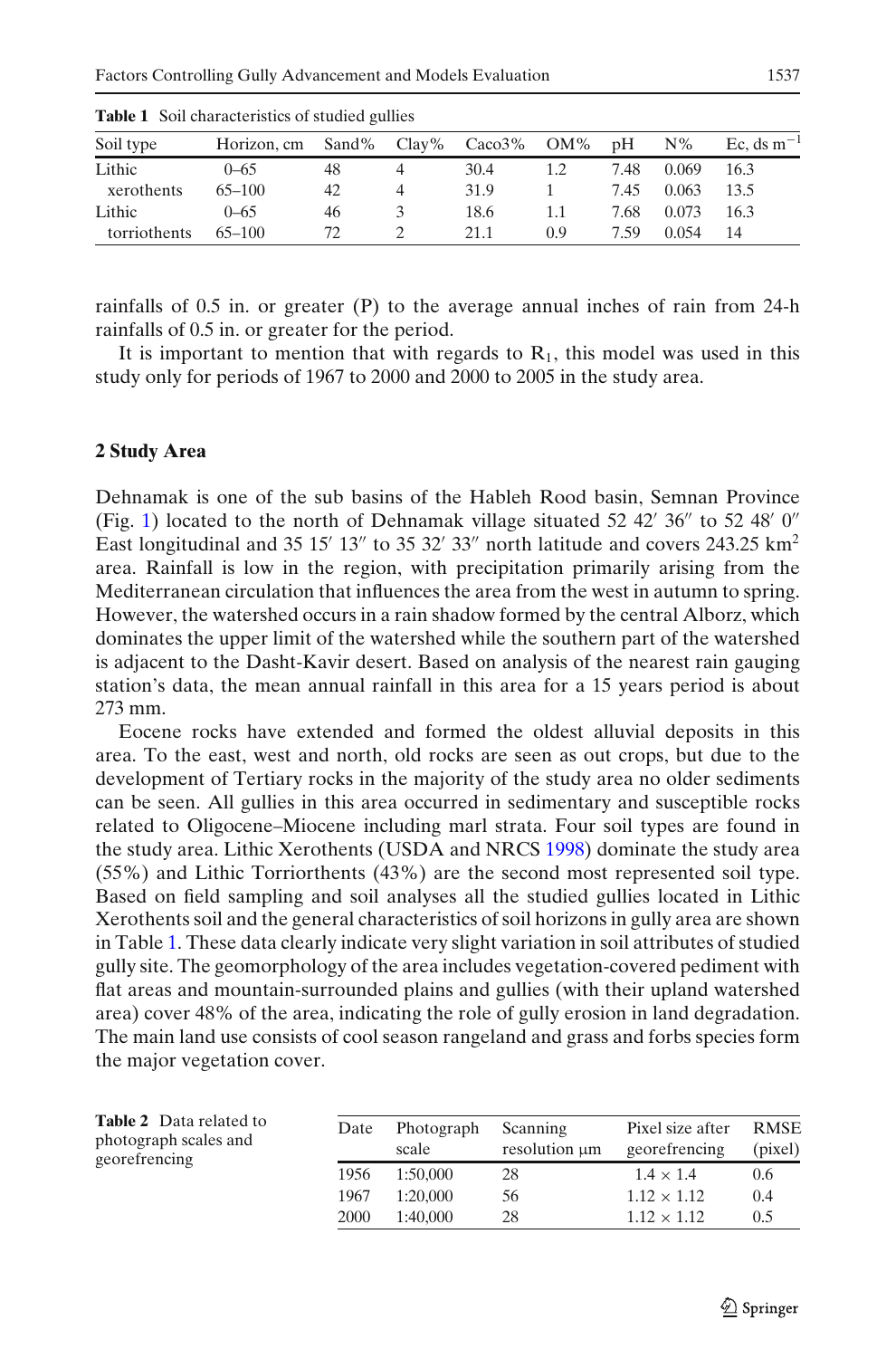### **3 Methods**

# 3.1 Preparation of the Primary Data

The basic data consists of information including meteorological data, maps and existing reports on the study area including:

Topographic maps with a scale of 1:50,000 (National Cartographic Center). Geologic maps with a scale of 1:100,000 (Geology Survey Organization) Aerial photos with scale of 1:55,000 (1956), 1:20,000 (1967) and 1:40,000 (2000) from NCC.

The accessible aerial photographs related to 1965, 1967 and 2000 were used to determine head cut retreat. The scale of photographs ranges between 1:20,000 and 1:50,000 (Table [2\)](#page-7-0). According to photo scale and scanning resolution the pixel size of photos ranges between  $1.12 \times 1.12$  m and  $1.4 \times 1.4$  m. Georeferencing of aerial photos was carried out on the basis of collecting Ground Control Points (GCP) from topographic maps and camera calibration. The accuracy of georeferencing was assessed through field checking of the extracted gully location maps. The overall accuracy (Residual Mean Square Error) of georeferenced photos varied from 0.4  $(0.4 \text{ m})$  up to 0.6  $(0.84 \text{ m})$  pixel size (Table [2\)](#page-7-0). The minimum calculated RMSE is related to 1967 photograph with value of less than 0.4 pixel (1.12  $\times$  1.12 m) while the maximum is equal to 0.6 pixel  $(1.4 \times 1.4 \text{ m})$  of 1956. While the temporal distribution of rainfall is not available for this site, the annual average precipitation was calculated based on the nearest rain gauge (Bonekoh and Rameh) located 35 Km far from the study area.

## 3.2 Gully Mapping

Sixteen gullies in the area, with densities over  $5 \text{ km/km}^2$ , were selected for analyses based on interpretation of aerial photos and field surveys (Fig. [3\)](#page-9-0). In order to determine the extent of formations and the spatial location of gullies on the aerial photos, all drainage channels of the selected gullies were delineated by field surveying using a hand held Garmin GPS with spatial accuracy of 4 m and European 1950 datum. Determination of the corresponding location of selected gullies on the aerial photos was conducted using both the georeferenced aerial photos and field data.

The location of headcuts in 1957, 1967 and 2000 was based on visual interpretation of the appropriate aerial photos, while the current position (2005) of headcuts was determined based on field surveying. Finally the gully advancement rates of each headcut, along the flow path, over the study periods were calculated by GIS analysis in ArcView 3.2 (Fig. [3\)](#page-9-0).

Since the accuracy of photograph georeferencing varies from 0.44 to 0.82 m in the studied span of time intervals, the effects of error of estimated headcut retreat over the studied span times can not be significant. For instance: the average of total headcut retreat from 1965–196 (11 years) was estimated at 26.1 m, while the total RMSE of photograph data for the period was about 1.288 m (4.9%).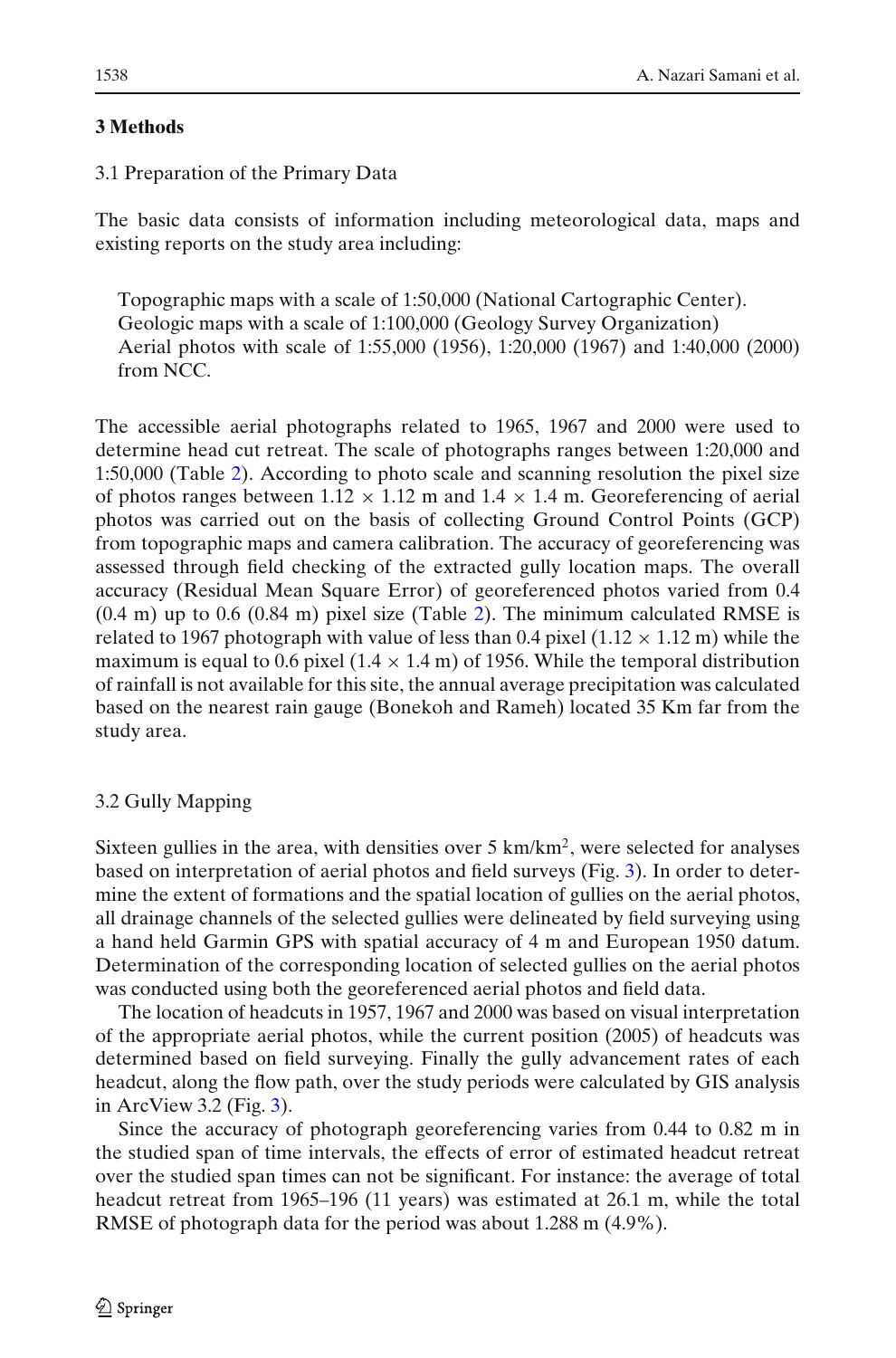<span id="page-9-0"></span>

**Fig. 3** Map of spatial position of gullies headcut and landuse

### 3.3 Model Application and Evaluation

As described above, the models applied in this study required data relating to the upslope contributing area, precipitation characteristics and soil textural properties (% clay in the Thompson model only) of a gully head. Upslope contributing area was calculated using the D8 flow direction algorithm in ArcView 3.2 and a 20 m DEM constructed by digitizing 10 m contour lines from the 1:25,000 topographic maps and interpolating using the grid module of Arc/Info 3.5.1. The precipitation values required were obtained from analysis of rainfall data collected at the gauging station nearest the study area and percent clay was acquired by analysis of samples taken from field study.

The gully development models were evaluated by comparing the predicted growth estimates with those measured from the aerial photography, using absolute and relative error:

- Absolute error percentage: Absolute error is the amount of error between model estimation and measured data as a ground truth calculated via dividing estimated rates to measured values,
- Relative Error: Relative error gives an indication of how good a measurement is relative to the size of the thing being measured.

Relative error percentage 
$$
=\frac{O-E}{O} \times 100
$$
 (4)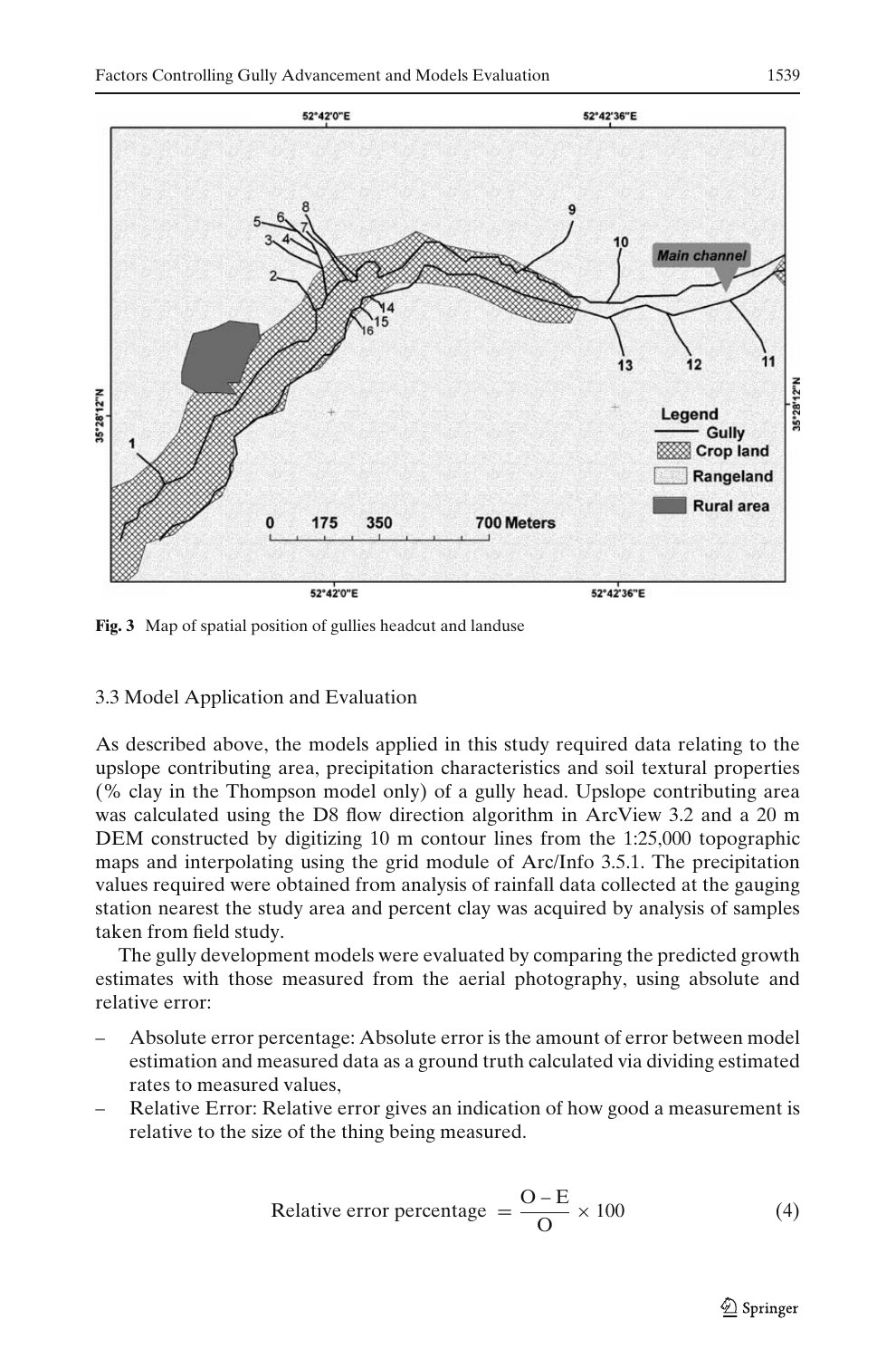### Where:

- O measured rate of gully advancement
- E estimated rates of gully advancement via models

## **4 Results and Discussion**

### 4.1 Gully Advancement (Spatial and Temporal Pattern)

The results of the gully longitudinal growth measurements are shown in Table 3 and Fig. [4.](#page-11-0) Results indicate that during the study period the mean gully head advancement rate was 0.20 m year<sup>-1</sup>and ranged from 0.10–0.39 m year<sup>-1</sup> (Fig. [5\)](#page-11-0). In comparison to other results reported in the literature these values indicate a rel[a](#page-18-0)tively slow gully advancement rate. Ionita [\(2006](#page-18-0)) has calculated 0.92 m year<sup>-1</sup> as a mean advancement of gully heads in the Moldavian Plateau of Romania, while Nachtergaele et al[.](#page-19-0) [\(2002\)](#page-19-0) reported an average gully retreat rate of 1.8 m year<sup>-1</sup> for loess-derived soil in Belgium. However, in a similarly arid region Vandekerckhove et al[.](#page-19-0) [\(2001](#page-19-0)) reported an annual gully advancement 0.1 m year<sup>−</sup><sup>1</sup> for a short (two year) study. The slower rates reported by others may be due to be linked to their short study period, with our longer term study able to incorporate lower frequency, higher erosive rainfall events responsible for gully erosion during longer terms (Poesen et al[.](#page-19-0) [2003;](#page-19-0) Vente et al[.](#page-19-0) [2007](#page-19-0)). However, both studies indicate that arid zone gully advancement rates are slower than those occurring in more humid regions. Hortonian overland flow is the major factor responsible for gully migration in arid regions (Montgomery and Dietric[h](#page-19-0) [1994](#page-19-0)), thus low precipitation capable of low generating runoff and consequently causes lower gully advancement rates.

| Gully number   | Gully length (m) | Gully head retreat over period of time $(m \text{ year}^{-1})$ |           |           |                   |  |
|----------------|------------------|----------------------------------------------------------------|-----------|-----------|-------------------|--|
|                |                  | 1956-1967                                                      | 1967-2000 | 2000-2005 | Mean longitudinal |  |
|                |                  |                                                                |           |           | growth            |  |
| $\mathbf{1}$   | 41.7             | 0.23                                                           | 0.10      | 0.09      | 0.14              |  |
| 2              | 55.3             | 0.53                                                           | 0.32      | 0.30      | 0.39              |  |
| 3              | 56.2             | 0.65                                                           | 0.26      | 0.13      | 0.34              |  |
| $\overline{4}$ | 31.2             | 0.13                                                           | 0.17      | 0.01      | 0.11              |  |
| 5              | 25.0             | 0.27                                                           | 0.48      | 0.25      | 0.33              |  |
| 6              | 16.5             | 0.15                                                           | 0.34      | 0.19      | 0.23              |  |
| 7              | 62.7             | 0.29                                                           | 0.13      | 0.13      | 0.19              |  |
| 8              | 80.9             | 0.34                                                           | 0.09      | 0.02      | 0.14              |  |
| 9              | 70.5             | 0.18                                                           | 0.13      | 0.13      | 0.15              |  |
| 10             | 57.2             | 0.39                                                           | 0.07      | 0.02      | 0.16              |  |
| 11             | 62.7             | 0.08                                                           | 0.07      | 0.03      | 0.06              |  |
| 12             | 73.0             | 0.06                                                           | 0.07      | 0.04      | 0.05              |  |
| 13             | 40.8             | 0.37                                                           | 0.24      | 0.24      | 0.28              |  |
| 14             | 17.7             | 0.14                                                           | 0.37      | 0.37      | 0.29              |  |
| 15             | 18.0             | 0.13                                                           | 0.37      | 0.43      | 0.31              |  |
| 16             | 16.6             | 0.19                                                           | 0.14      | 0.05      | 0.13              |  |

**Table 3** Measuring of gully head retreat in the three studied periods with using aerial photos (where bolded values are gullies classed as having a more juvenile advancement regime)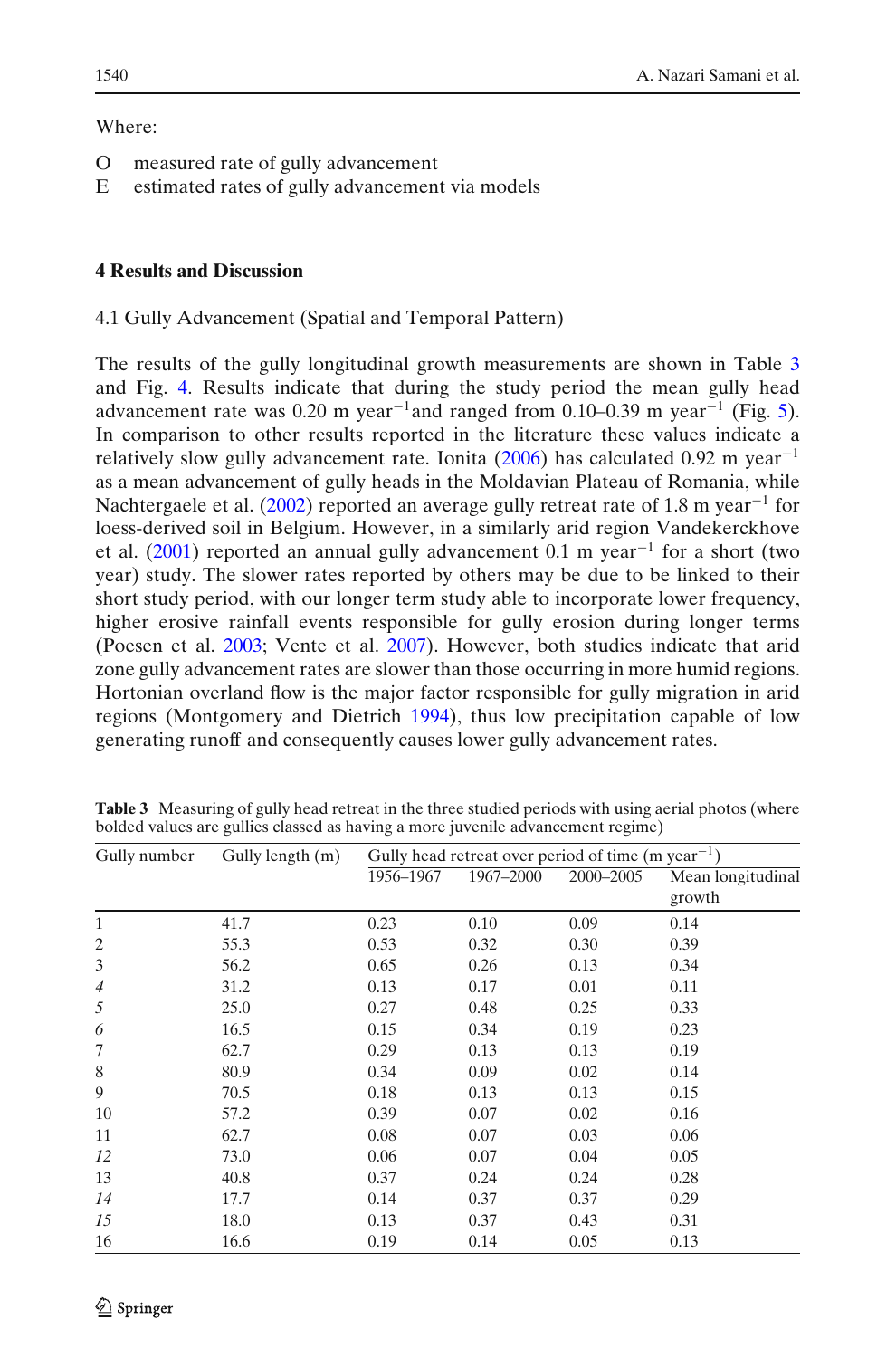<span id="page-11-0"></span>

**Fig. 4** Gully advancement behavior over the studied periods, *dashed lines* show the six different 'juvenile' gullies in contrast to other gullies. *Solid lines* show the trend of older gullies

The values indicate a fast erosion rate in the first period (1956–1967) and a gradual decreasing in the two other periods (1967–2005). In other words, of the total annual mean gully advancement, 42% resulted between 1957 and 1967. However the results of Fig. 4 indicate that gullies 4, 5, 6, 12, 14 and 15 exhibit a different behaviour over the studied periods, with upward headcut advancement from 1956 to 2000, followed by either a subsequent decrease, steady or slight increase to 2005. It seems that after a rapid start, channel extension by head cut retreat declines over the next period. Some researchers have reported such similar behaviour (e.g., Nachtergaele et al. [2002;](#page-19-0) Sidorchuck [1999](#page-19-0); Schumm et al. [1987](#page-19-0), cited in Nachtergaele et al. [2002\)](#page-19-0). The possible major factors responsible for this unequal distribution are decline of contribution catchment area and it will be discussed later in details. Although these gullies are located in the same area, there is no difference between the landuse and geology, as well as soil attributes, of the two groups of gullies. Unfortunately, due to a lack of rainfall gauging station in the catchment it was not possible to completely analyze the precipitation variation over these periods. Also, according to land use maps and field questionnaires with stockholders settled in the watershed there has



**Fig. 5** Variation of annual gully advancement in three studied periods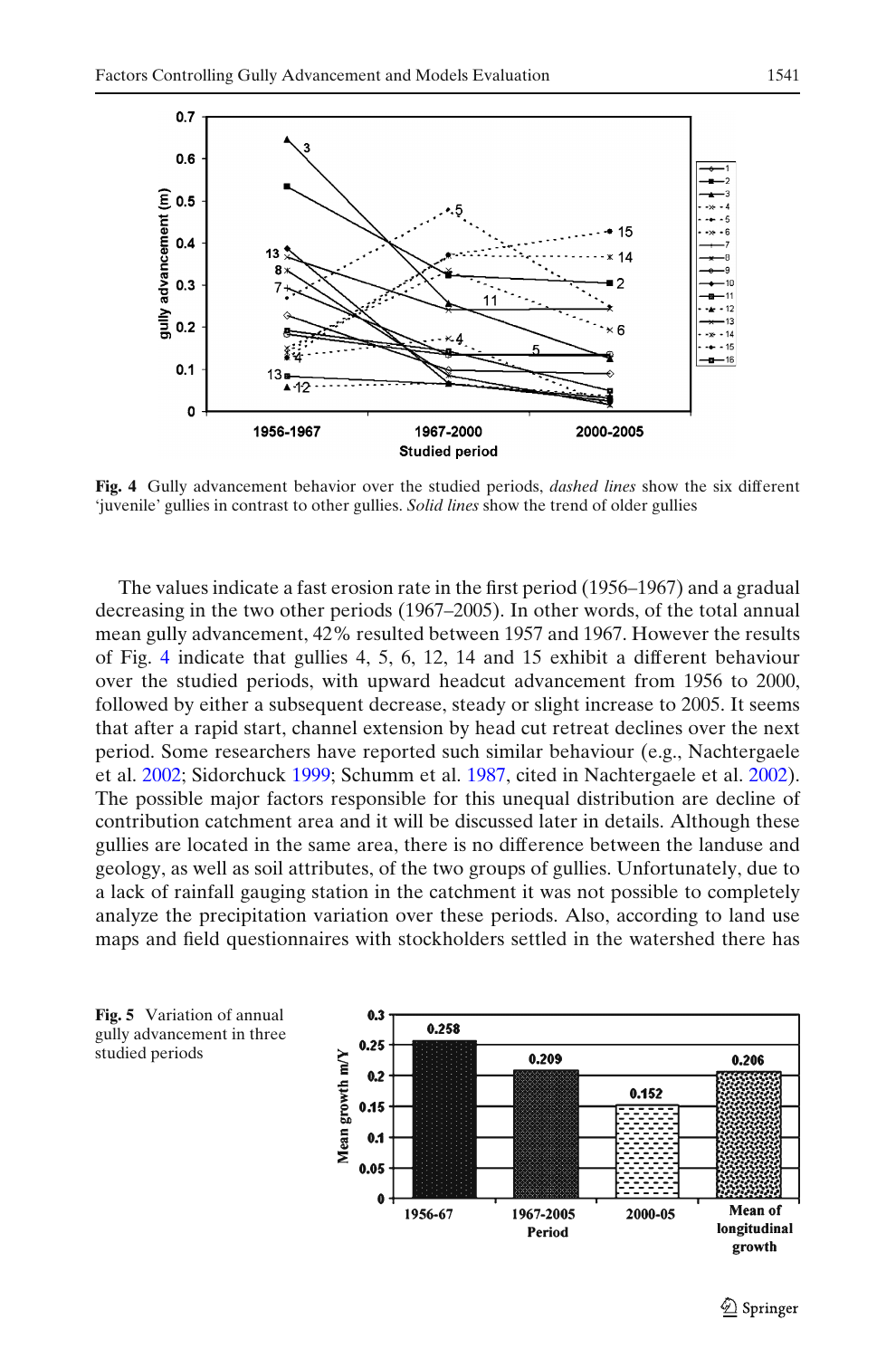not been a significant change in landuse over the past 20 years. Moreover, to examine climate change, data of the nearest climatologic station (Bonekoh) were analyzed for recognizing trend in annual rainfall records. Figure [1](#page-4-0) shows the moving average of annual rainfall, also Kendal's rank- correlation (Patr[a](#page-19-0) [2001\)](#page-19-0) test of rainfall data indicated no trend from 1967 to 1992, however, compared to the long-term annual rainfall between 1993 and 1999 annual rainfall declined and again increased between 2000 and 2005 (Fig. 6).

Furthermore, the observed temporal variation of gully advancement is not correlated with annual precipitation. In another word, the annual precipitation for 1967– 2000 was 141 mm while at the period 2000–2005 it was 163 mm. It means that in spite of increasing trend of precipitation, the gully development has showed a decreasing trend. Also the studied gullies are in similar climatic condition which suggests that temporal variation in longitudinal advancement of gullies is affected by the stage of development as well as other environmental factors.

The experimental research results of Kosov et al. (cited by Sidorchuk [1999\)](#page-19-0) and Nachtergaele et al[.](#page-19-0) [\(2002\)](#page-19-0) on gully formation clearly show that there are different stages in gully development. The first stage takes about 5% of gully lifetime which is relatively short, but more that 90, 60 and 35% of a gully's length, area and volume are formed respectively during this period (Sidorchu[k](#page-19-0) [1999](#page-19-0)). While at the second stage of gully development the gully is near to be stable (Sidorchu[k](#page-19-0) [1999\)](#page-19-0). It seems that as the gully head migrates because of different processes of headcut erosion, the upstream area of the gully head decreases and consequently less runoff will be available at the gully head. This could result in stabilization of the gully head; however side wall erosion processes will continue to contribute sediment yield at the outlet of the gully (Burkard and Kostaschu[k](#page-18-0) [1997\)](#page-18-0).

Based on these studies, the two groups of gullies identified appear to indicate gullies that were in stage 1 between 1956 and 1967 and a second set of gullies that were in stage 1 between 1967–2000 or 2005. It has important implications for soil conservation, with priority given to focusing remedial activities on gullies that are identified as being in stage 1 of their development (gullies:4, 5, 6, 12, 14 and 15).



**Fig. 6** Moving average of annual precipitation of Bonekoh rain gauge station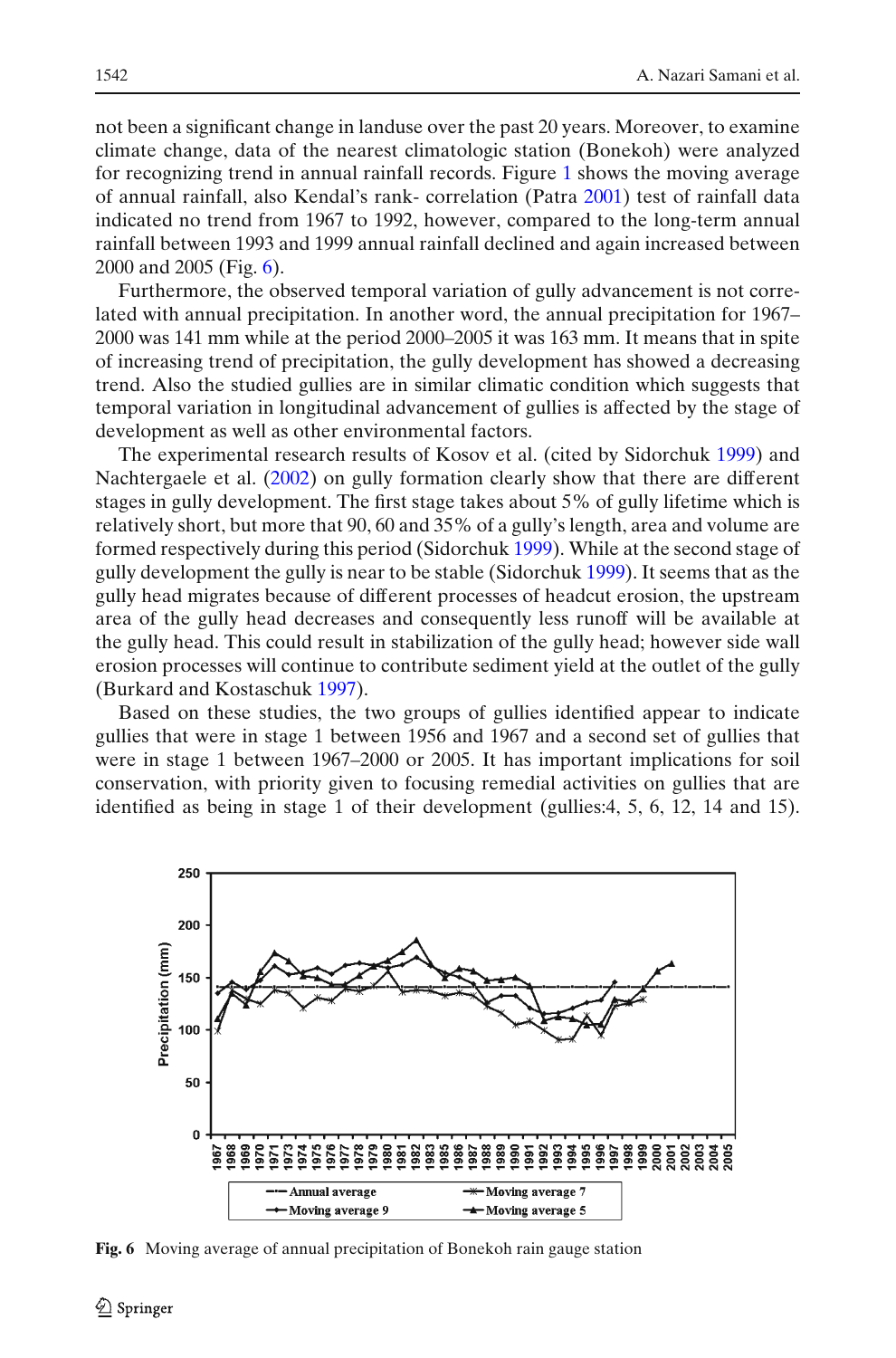<span id="page-13-0"></span>

However, analysis of the relationship between gully length and gully advancement (Fig. 7) indicates that a weak relationship exists ( $R^2 = 0.24$ ,  $P < 0.05$ ) and that gully maturity is more likely to be linked to other environmental factors.

### 4.2 Influence of Environmental Characteristics on Gully Development

Previous research on gully erosion and their associated environmental characteristics indicate that gullying is a threshold phenomena controlled by a wide range of factors including geology, climate, landuse, soil type, hydrology and topography (Poesen et al[.](#page-19-0) [2003](#page-19-0); Valentin et al[.](#page-19-0) [2005](#page-19-0)). Geology, climate and land use, based on field observations and interviews with local farmers, are constant across the gullies studied here and, as such, we have investigated the relationship of gully growth to soil properties (percentage clay/silt/sand and mineral soluble contents), topography (gully bed slope) and hydrology (up slope contribution area) (Table 4).

The results show no significant correlation between gully longitudinal development and gully bed slope and silt and sand content of the gully head soils (confidence level of 0.95) and only low correlation with clay content ( $R^2 = 0.67$ ,  $P < 0.05$ ). Vandekerckhove et al[.](#page-19-0) [\(2003](#page-19-0)) attempted to relate headcut retreat rates in Southeast Spain with environmental characteristics such as soil attributes. Interesting to note

| <b>Environmental factors</b><br>(independent variable) | Type of<br>relationship | Equation <sup>a</sup>     | $R^2$ | Significant<br>level |
|--------------------------------------------------------|-------------------------|---------------------------|-------|----------------------|
| Gully channel slope (%)                                | Linear                  | $Y = 4.85Xs - 30.64$      | 0.8   | $0.12^{ns}$          |
| Clay content $(\% )$                                   | Linear                  | $Y = 4.95X_C - 0.58$      | 0.67  | 0.033 <sup>a</sup>   |
| Silt content $(\% )$                                   | Linear                  | $Y = 0.095X_{Si} + 31.17$ | 0.04  | 0.38 <sup>ns</sup>   |
| Sand content $(\% )$                                   | Linear                  | $Y = 69.7X$ Sa - 0.62     | 0.34  | $0.41^{ns}$          |
| Soluble mineral contents $(\% )$                       | Linear                  | $Y = 332.65Xmi + 5.97$    | 0.92  | $< 0.001^b$          |
| Decreasing of upslope contribution<br>area (ha)        | Linear                  | $Y = 0.152Xa + 0.898$     | 0.98  | $< 0.001^b$          |

**Table 4** Correlation of mean annual gully growth and environmental characteristics

<sup>ns</sup> non significant<br><sup>a</sup>In all equation Y is mean annual mean of gully head retreat (m/year)

bSignificant level 5%

cSignificant level 1%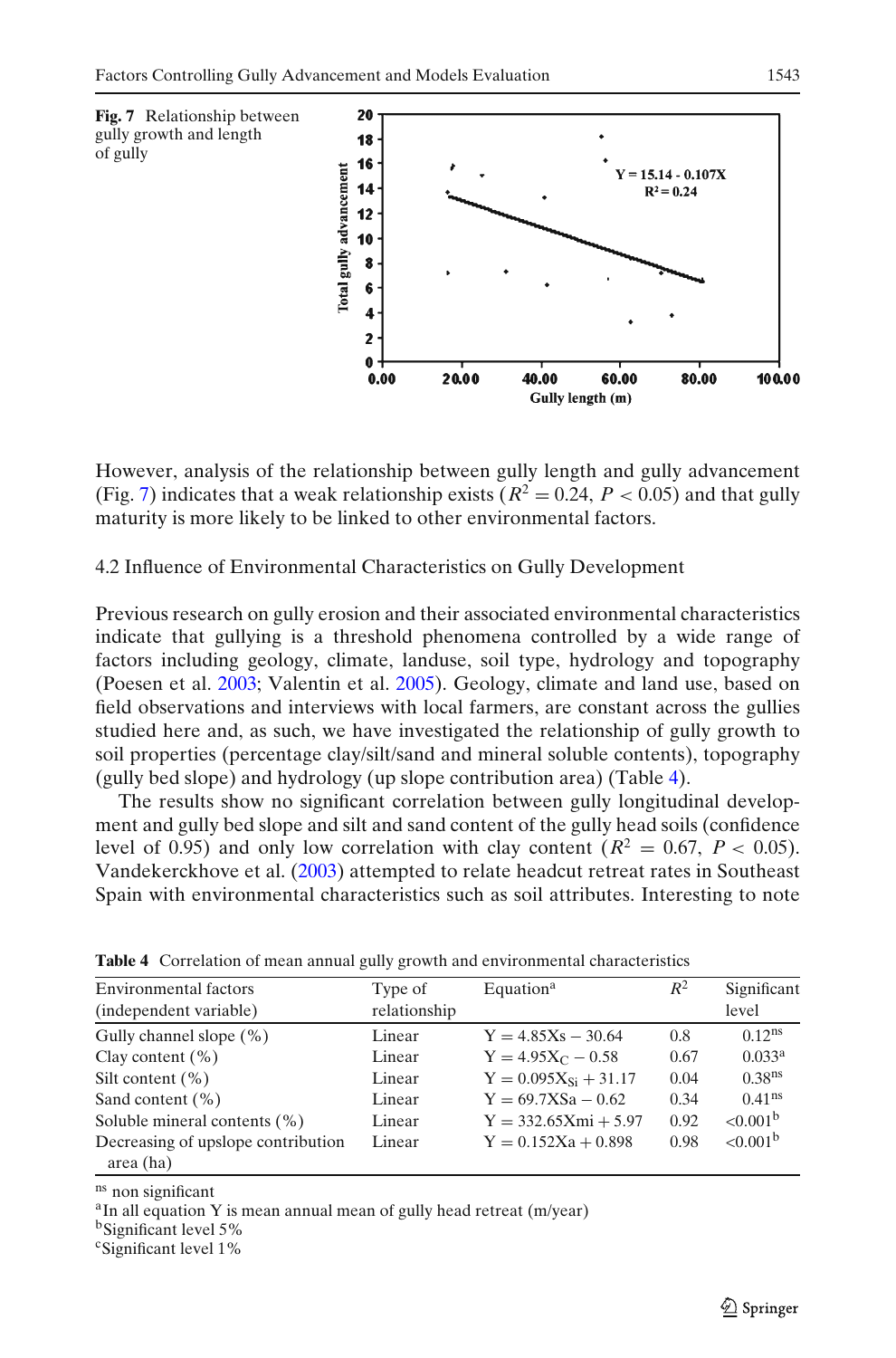is that they found a positive correlation between volumetric retreat rate and clay as well as soil rock fragment content and provided no direct explanations for these correlations by them. It seems that linear retreat rate was not correlated with any soil parameter. Finally they concluded that the 'pure' effect of soil parameters is difficult to detect due to a large number of interactions with other site parameters. This finding is similar to our finding about soil characteristics and head cut retreat. However, the low correlation between the soil physical properties and gully development is in contrast with findings by other researchers, such as Thompso[n](#page-19-0) [\(1964](#page-19-0)), Oostwoud Wijdenes et al[.](#page-19-0) [\(2000\)](#page-19-0), Ghoddous[i](#page-18-0) [\(2002\)](#page-18-0) and Poesen et al[.](#page-19-0) [\(2003](#page-19-0)), but is likely to be related to the small variation in lithology, and consequently soil type, across the study area. As it has already mentioned all studied gullies located in the similar soil type derived from marls, and consequently was a small variation in clay content. It should be mentioned that a wider range of soil types and more accurate field work would be necessary in order to find effects of soil properties by other researchers. On the other hand among all physical soil attributes the clay content showed significant correlation with gully head advancement, but in contrast to other factors namely: upslope contribution area and soluble minerals the explained variance  $(R^2)$  is lower.

Strong relationships were found between gully growth and soluble minerals content  $(\%)(P < 0.01)$  and the upslope contributing area (ha) of the gully heads (Fig. 8). High soluble mineral contents in the soil profile often causes an increase in the susceptibility to piping and seepage processes by affecting the swelling/shrinking properties and cohesion of soil materials (Gallart et al[.](#page-18-0) [2002](#page-18-0)). In fact soluble minerals affect on aggregates of the soil material and represent themselves as a erodibility index.

Upslope drainage area, which is directly related to discharge (Leopold et al[.](#page-19-0) [1964\)](#page-19-0), is also well recognized as an important factor in predicting the initiation and location, as well as trajectory of gullies (Cited by Vandaele et al[.](#page-19-0) [1996](#page-19-0); Desmet et al[.](#page-18-0) [1999](#page-18-0); Vandekerckhove et al[.](#page-19-0) [2000](#page-19-0)).

Moreover a multiple statistical analysis, enter and stepwise regressions, were performed to select the factors showing the highest relationship with gully advancement. The stepwise regression procedure fit the best relation between dependent and independent variables through avoiding a problem of multicollinearity by means of the variance inflation factors (VIF) of the variables. The parameters for both

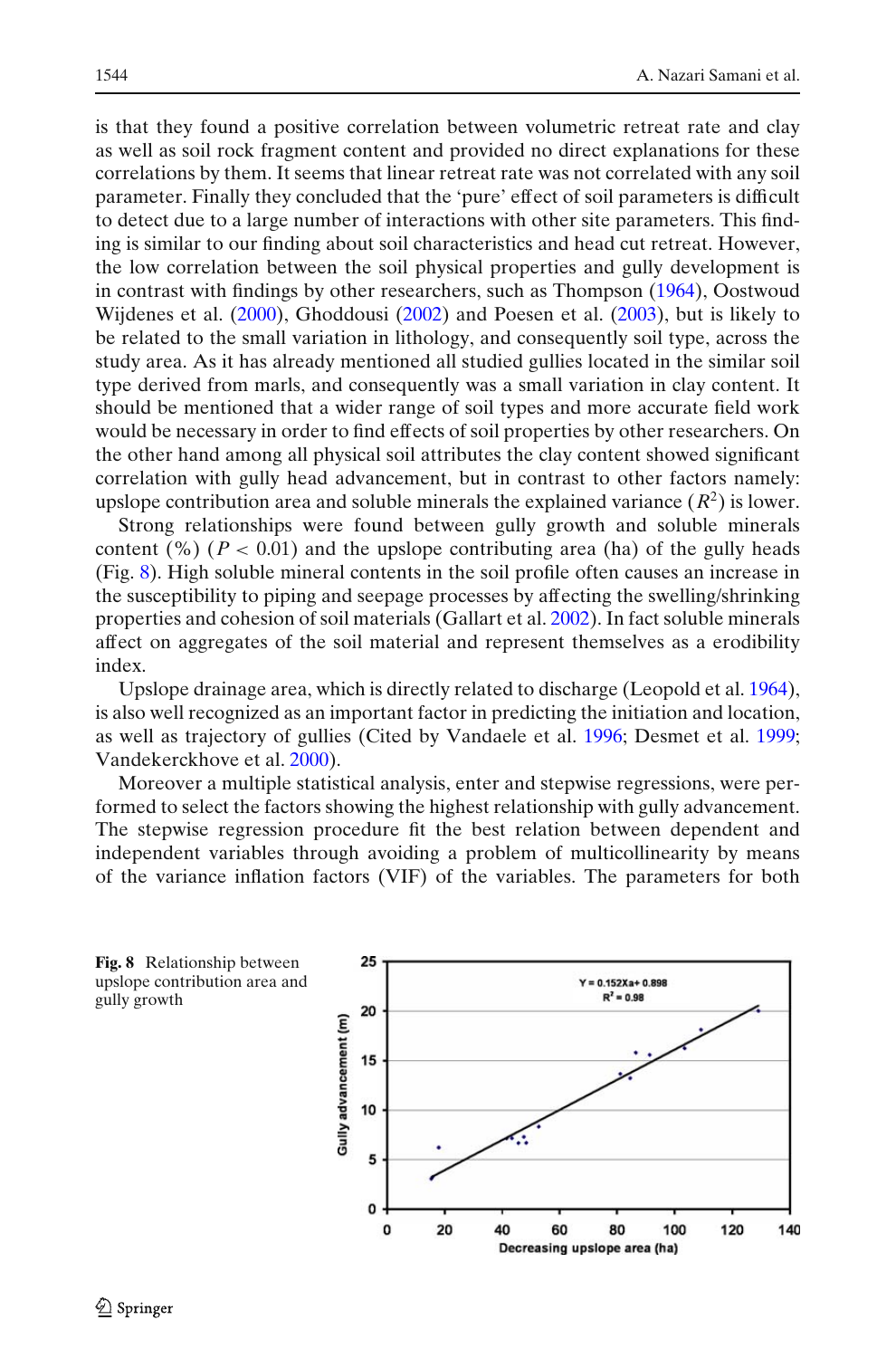| <b>Table 5</b> Results of the<br>multiple regression analysis        |                    | B         | $P$ value | Partial | <b>VIF</b>               |
|----------------------------------------------------------------------|--------------------|-----------|-----------|---------|--------------------------|
| based on enter and stepwise<br>procedure                             | Enter method       |           |           |         |                          |
|                                                                      | $(R^2 = 0.95)$     |           |           |         |                          |
|                                                                      | (Constant)         | $-179.26$ | 0.267     |         |                          |
|                                                                      | soluble minerals   | 37.10     | 0.006     | 0.57    | 7.61                     |
|                                                                      | Upslope area       | 0.38      | 0.004     | 0.79    | 8.25                     |
|                                                                      | Clay               | 1.74      | 0.275     | 0.36    | 15.61                    |
|                                                                      | $\text{slop}\%$    | 0.65      | 0.105     | 0.51    | 1.44                     |
|                                                                      | sand%              | 1.78      | 0.269     | 0.36    | 145.00                   |
|                                                                      | Silt%              | 1.79      | 0.259     | 0.37    | 130.29                   |
|                                                                      | Stepwise procedure |           |           |         |                          |
| $R^2$ coefficient of                                                 | $(R^2 = 0.93)$     |           |           |         |                          |
| determination of the multiple<br>regression, <i>B</i> coefficient of | (Constant)         | 5.63      | 0.051     |         | $\overline{\phantom{0}}$ |
|                                                                      | Upslope area       | 0.32      | 0.000     | 0.83    | 2.81                     |
| regression, VIF variance<br>inflation factor                         | soluble minerals   | 117.87    | 0.015     | 0.61    | 2.81                     |
|                                                                      |                    |           |           |         |                          |

methods are given in Table 5, together with the model  $R^2$ , the partial  $R^2$  of the selected prameters, and the *P*-value of the parameter estimates. If all parameters are used as input (enter method), they provide a good reflection of the controlling factors with explained variance,  $R^2 = 0.95$ , whereas stepwise method is limiting the input to predictive parameters with  $R^2 = 0.93$  ( $P < 0.05$ ) and. provides a more simple and useful tool to estimate the future advancement. In addition the VIF indicates that all physical attributes of soil have a high multicollinearity and this is the main reason that none of these parameters input in stepwise model. Hair et al. [\(1998\)](#page-18-0) stated that the threshold value for high multicollinearity is 10 and as it is shown the VIF for clay, silt and sand content are more than threshold value (Table 5). The slope parameter appeared non significant relation both in simple and multiple regressions. Results indicate that upslope drainage area is represented in all equations, and explains the main proportion (74%) of the total variation while the contribution of the soluble minerals is about 26%. Results of simple as well as multiple regressions remarkably indicate that upslope area is the most significant factors to use for estimating future retreat of gully head as it has been emphasized be previous studies (e.g. Thompso[n](#page-19-0) [1964;](#page-19-0) Segine[r](#page-19-0) [1966;](#page-19-0) Vandekerckhove et al[.](#page-19-0) [2000\)](#page-19-0) and it relatively reflects the effects of runoff and waterfall process for headcut retreat. Vandekerckhove et al[.](#page-19-0) [\(2000\)](#page-19-0) have also concluded that the total amount of water reached to the gully during its lifespan, through either surface or sub-surface sources, determines its total eroded volume from gully head expansion.

### 4.3 Model Application and Evaluation

The results of the model application are summarized and shown in Table [6](#page-16-0) and Fig. [9.](#page-16-0) The Thompson model consistently predicts mean gully advancement values larger than those predicted by the SCS I and SCS II models and the observed mean longitudinal growth. Table [6](#page-16-0) shows the absolute error, relative error and the coefficient of variation when the model results are compared with the observed mean longitudinal growth. Of the model tested, SCS II model best fit the gully development in this area (Table [7\)](#page-17-0).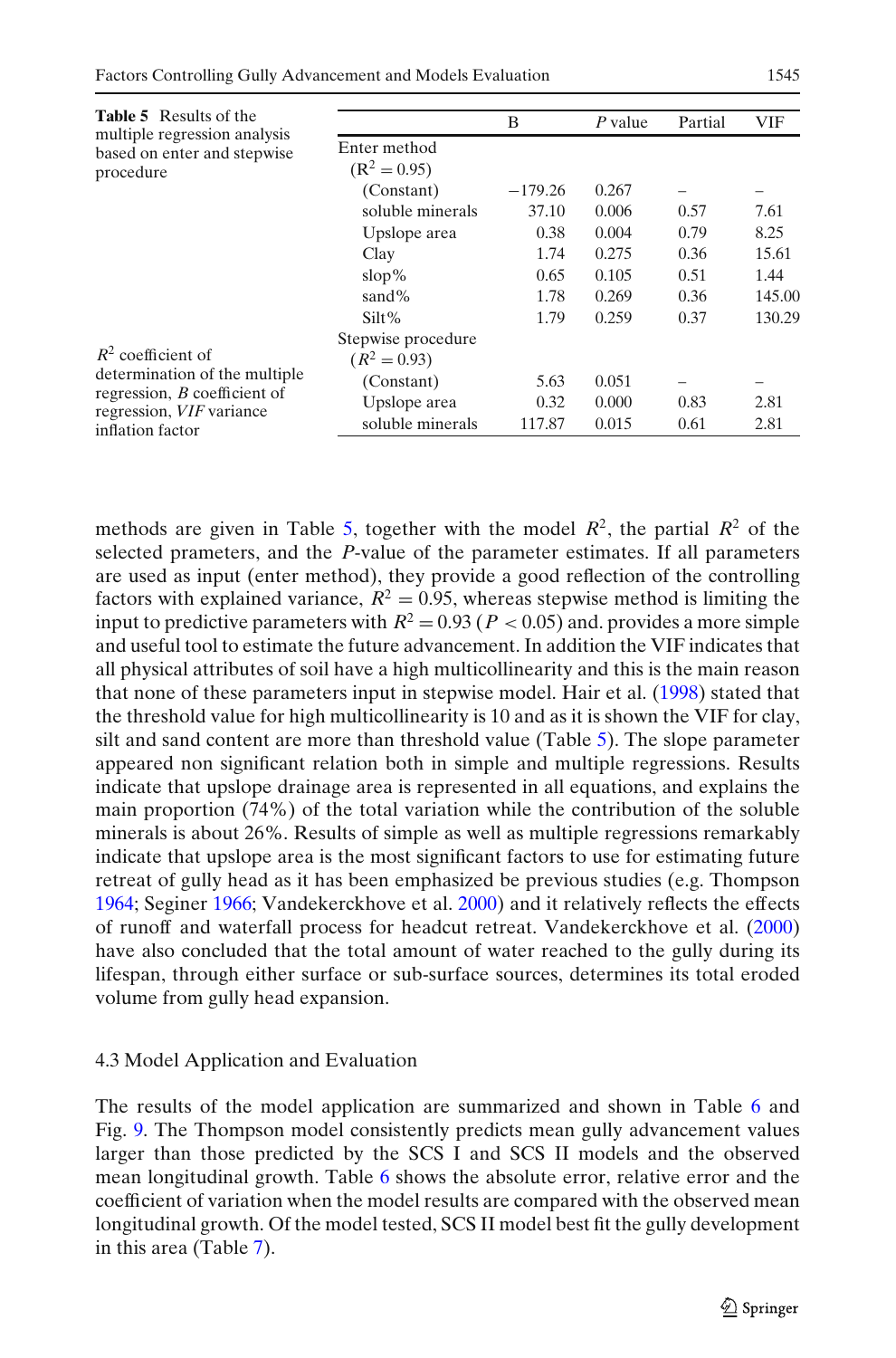| Gully          |      |      |      | Thompson (m year <sup>-1</sup> ) SCS I (m year <sup>-1</sup> ) |                                                                                 |       | $SCS II$ (m year <sup>-1</sup> ) |         |
|----------------|------|------|------|----------------------------------------------------------------|---------------------------------------------------------------------------------|-------|----------------------------------|---------|
| number         |      |      |      |                                                                | 1956-1967 1967-2000 2000-2005 1956-1967 1967-2000 2000-2005 1967-2000 2000-2005 |       |                                  |         |
| $\mathbf{1}$   | 0.26 | 0.32 | 0.23 | 0.23                                                           | 0.25                                                                            | 0.13  | 0.2                              | 0.08    |
| 2              | 0.87 | 1.05 | 0.77 | 0.53                                                           | 0.25                                                                            | 0.43  | 0.48                             | 0.29    |
| 3              | 0.40 | 0.48 | 0.34 | 0.31                                                           | 0.12                                                                            | 0.16  | 0.27                             | 0.1     |
| $\overline{4}$ | 0.12 | 0.14 | 0.10 | 0.26                                                           | 0.22                                                                            | 0.02  | 0.24                             | 0.01    |
| 5              | 0.41 | 0.49 | 0.35 | 0.05                                                           | 0.12                                                                            | 0.3   | 0.11                             | $0.2\,$ |
| 6              | 0.34 | 0.41 | 0.29 | 0.57                                                           | 0.12                                                                            | 0.25  | 0.51                             | 0.17    |
| 7              | 0.41 | 0.49 | 0.36 | 0.29                                                           | 0.25                                                                            | 0.18  | 0.26                             | 0.12    |
| 8              | 0.12 | 0.14 | 0.11 | 0.06                                                           | 0.122                                                                           | 0.02  | 0.05                             | 0.01    |
| 9              | 0.41 | 0.49 | 0.36 | 0.18                                                           | 0.24                                                                            | 0.18  | 0.16                             | 0.12    |
| 10             | 0.24 | 0.29 | 0.21 | 0.13                                                           | 0.24                                                                            | 0.03  | 0.12                             | 0.02    |
| 11             | 0.24 | 0.28 | 0.21 | 0.17                                                           | 0.23                                                                            | 0.04  | 0.15                             | 0.03    |
| 12             | 0.24 | 0.28 | 0.21 | 0.14                                                           | 0.24                                                                            | 0.05  | 0.13                             | 0.03    |
| 13             | 0.69 | 0.83 | 0.61 | 0.36                                                           | 0.24                                                                            | 0.32  | 0.32                             | 0.21    |
| 14             | 0.88 | 1.07 | 0.78 | 0.14                                                           | 0.25                                                                            | 0.49  | 0.12                             | 0.33    |
| 15             | 0.75 | 0.91 | 0.66 | 0.13                                                           | 0.26                                                                            | 0.51  | 0.12                             | 0.34    |
| 16             | 0.42 | 0.51 | 0.37 | 0.07                                                           | 0.25                                                                            | 0.06  | 0.06                             | 0.04    |
| Add up         | 6.78 | 8.21 | 6.00 | 3.61                                                           | 3.44                                                                            | 3.19  | 3.34                             | 2.14    |
| Mean<br>growth | 0.42 | 0.51 | 0.38 | 0.23                                                           | 0.215                                                                           | 0.199 | 0.208                            | 0.134   |

<span id="page-16-0"></span>**Table 6** Estimation of gully head retreat with using Thompson, SCS I and SCS II models

In contrast to SCS I the higher accuracy of SCS II model is likely to be attributed to its use of  $R_p$  factor instead of coefficient 1.5. In fact with having knowledge about past rate the future rate can properly be estimated. These results are similar to those of Karim[i](#page-19-0) [\(1997\)](#page-19-0), Ghoddous[i](#page-18-0) [\(2002\)](#page-18-0) and Mortazai[i](#page-19-0) [\(2005\)](#page-19-0) who investigated five models of gully erosion advancement in the Zanjanrood basin, northern Iran with similar conditions to our study area. They stated that as dryland regions are dominated by high intensity storms and soils with low infiltration rates and crusted



**Fig. 9** Results of mean annual advancement of gully head through three different models and measured advancement though aerial photographs over the studied periods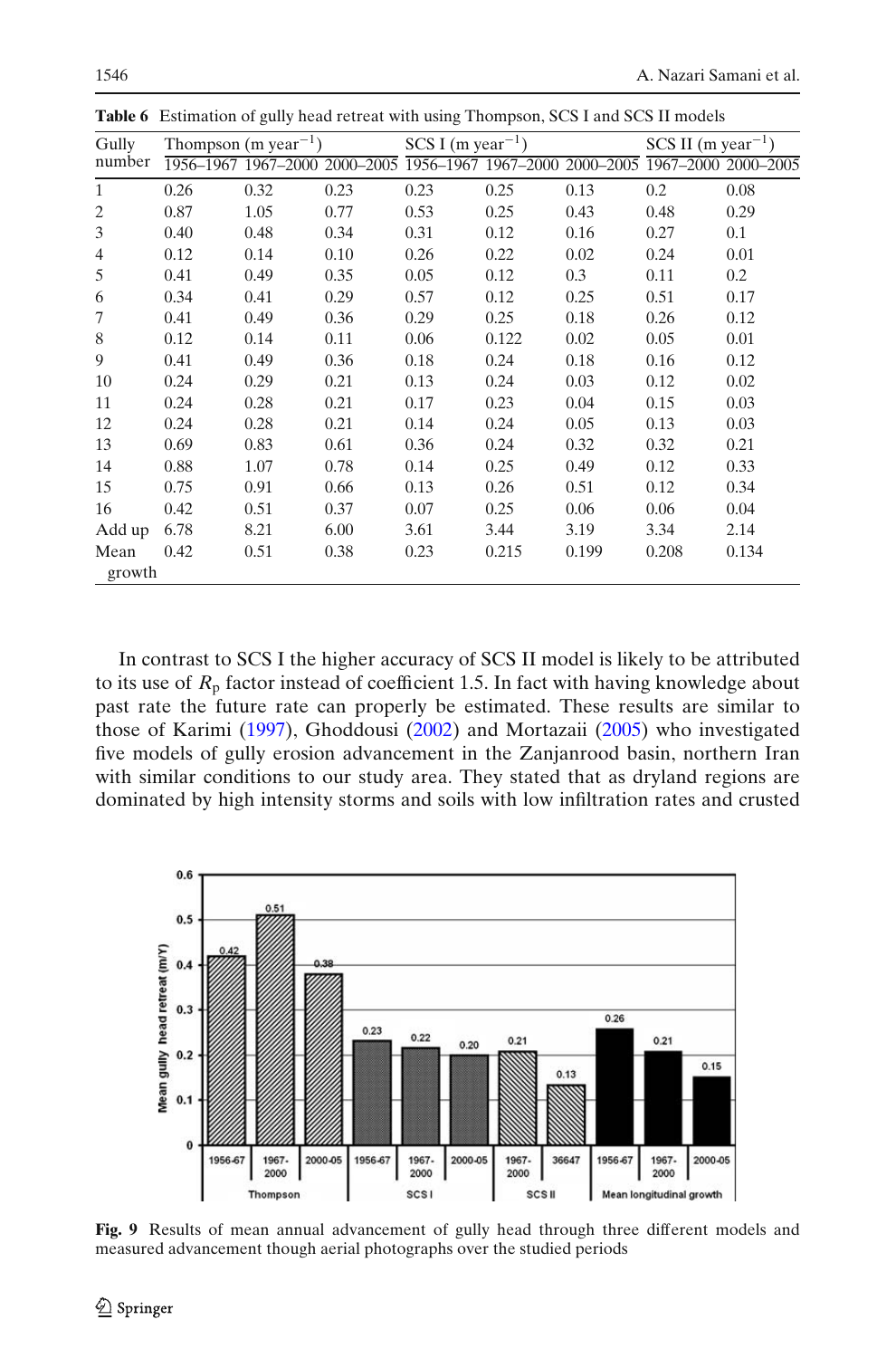<span id="page-17-0"></span>

| <b>Table 7</b> Mean amount of<br>relative error percentage<br>and absolute error of<br>studied models | Model         | Mean of relative<br>error $(\% )$ | Mean of absolute<br>error $(\% )$ |
|-------------------------------------------------------------------------------------------------------|---------------|-----------------------------------|-----------------------------------|
|                                                                                                       | Thompson      | 46.63                             | 213.95                            |
|                                                                                                       | SCS I         | 5.06                              | 64.09                             |
|                                                                                                       | <b>SCS II</b> | 4.61                              | 37.32                             |

surfaces, Hortonian overland flow is the dominant process for runoff generation and that gullying is therefore commonly associated with the concentration of this flow Consequently, catchment area is a suitable index for predicting gully erosion advancement (Ghoddous[i](#page-18-0) [2002;](#page-18-0) Mortazai[i](#page-19-0) [2005](#page-19-0)). This is also supported by our analyses of environmental correlates with gully advancement that found decreasing contributing area to be highly correlated with gully advancement rates.

The poor performance of the Thompson model is associated with its inclusion of soil physical properties [clay content of the soil (E)], as well upslope drainage area (A) and the slope of the approached above channel (S). Analysis of environmental correlation (Table [4\)](#page-13-0) indicated the clay content has only a minor relationship with gully advancement in our study area. This, and the relative importance of the E factor with an exponent of 1 (in comparison to A and S with exponent of 0.49 and 0.14 respectively), causes the larger predictions of gully advancement by the Thompson model. Also, Thompso[n](#page-19-0) [\(1964](#page-19-0)) used a function of different variables in his analysis based on short term observations. Therefore, the coefficient and power of variables in Eq. [1](#page-5-0) is subjected to serious uncertainty for long term predictions.

Our analysis of the influence of environmental characteristics on gully development indicated that soluble mineral content is highly correlated with gully advance and as such should be incorporated in future modelling in the region (particularly marl formation).

So far, many studies have attempted to model gully advancement in different environment conditions (i.e: Thompso[n](#page-19-0) [1964](#page-19-0); Segine[r](#page-19-0) [1966;](#page-19-0) Radoane et al[.](#page-19-0) [1995](#page-19-0); Burkard and Kostaschu[k](#page-18-0) [1997;](#page-18-0) Vandekerckhove et al[.](#page-19-0) [2001,](#page-19-0) [2003](#page-19-0)), however none of them have considered chemical characteristics of soil such as mineral soluble content and dominant process, e.g. hydraulic erosion, landsliding, seepage and piping, responsible for gully advancement at the same time. As previously discussed, it is therefore clear that future modelling in this region needs to consider these important factors and dominant process of gully erosion (or process based modelling) to better predict the rate of gully growth.

#### **5 Conclusion**

Gully heads advancement are a real danger for construction and transport facilities, and may result in the loss of agricultural and residential lands. Therfore, understanding the expansion rate of gullies is a useful tool to explain and estimate future gully behaviour for land resource managers. In this research the rate of gully head advancement from 1956 to 2005 was studied in the Hableh Rood basin, Northern Iran, through field measurement, aerial photographs and GIS analysis. Our results indicate that gully advancement rates in the study area are slightly higher than other arid zone studies (0.26 m year<sup>-1</sup>). Based on gully heads expansion rate they were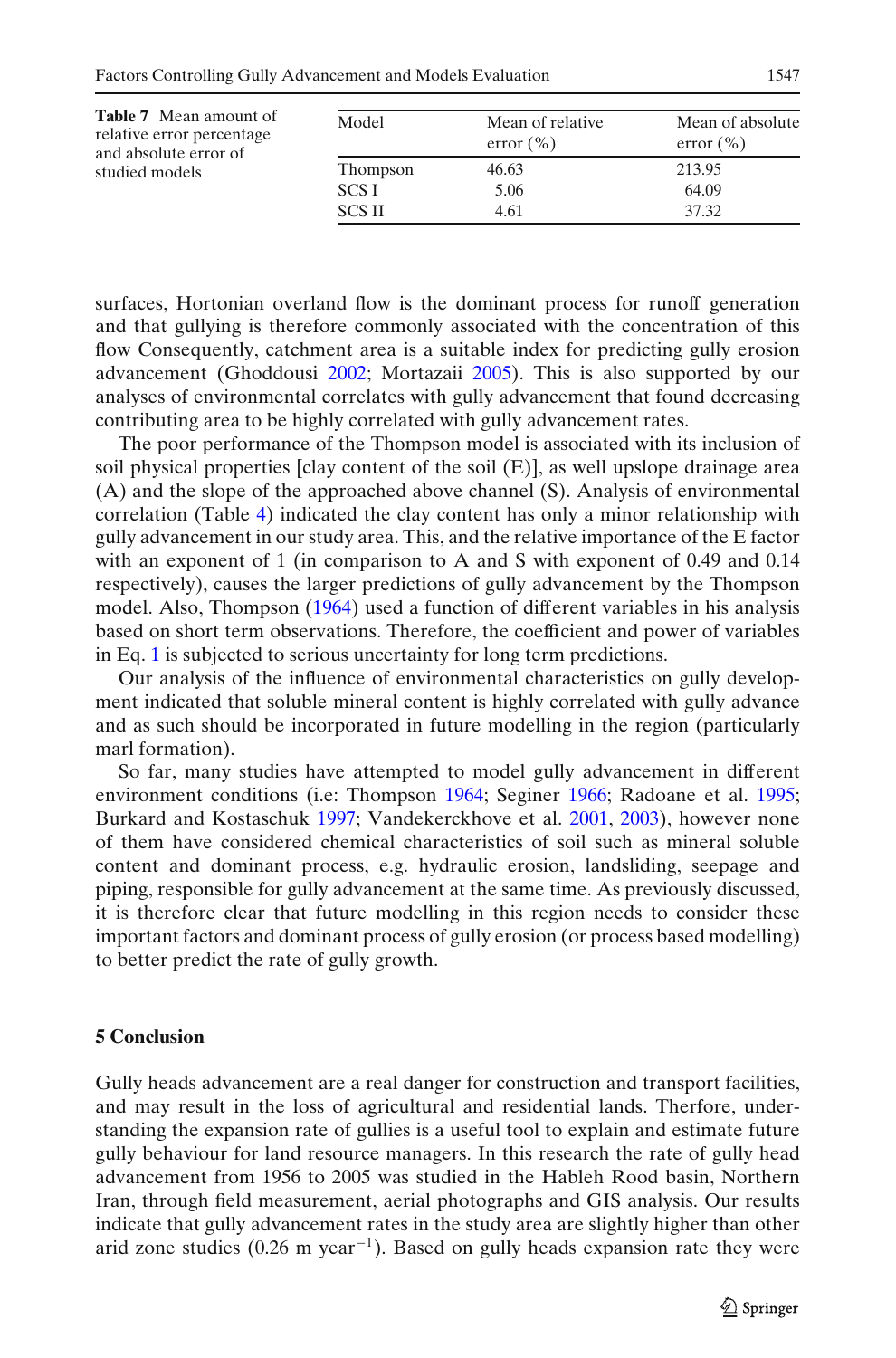<span id="page-18-0"></span>separated to two groups.The majority of gullies had high rates of expansion between 1956 and 1967, but lower rates between 1967 and 2005, while the second group had higher extension rates between 1967 and 2005 relative to 1956 and 1967. This likely to be linked to the development age of the gully, with high rates of gully advancement often linked to the early stages in gully development and has important implications for the future land management above these gullies. Upslope contribution area and soluble minerals are the key variables to explain the spatial variations in gully advancement rates.

Based on multiple correlation analysis the mentioned two variables can explain 93% of longitudinal advancement of gully head variance while soil texture had no impact on this relationship. Although a simple relation was obtained from regression analysis but it is a useful tool for predicting future gully head advancement.

Modelling of gully advancement in the region using the Thompson, SCS I and SCS II indicated that the second model of SCS is the most suitable model for predicting longitudinal gully advancement in this study area and other similar regions in the north of Iran. However, this study indicates that future modelling in the region should also consider the soluble mineral content of the soil.

**Acknowledgement** Funding of this research was provided by vice chancellor for Research of the University of Tehran, Iran. The authors would like to thank anonymous reviewers for their helpful suggestions and comments. Special thanks are due to Mr. Frank van der Sommen, Charles Darwin University, and Mr. Arash Malekian, assistant professor, the University of Tehran, for useful comment and suggestions. The aerial photographs were provided by the National Cartographic Centre of Iran.

#### **References**

- Ahmadi H (1999) Applied geomorphology, vol 1 (water erosion), 3rd edn. University of Tehran Press, Tehran, p 688 (in Persian)
- Beer CE, Johnson HP (1963) Factors in gully growth in the deep loess area of western Iowa. Trans ASAE 6(3):237–240
- Betts HD, De Rosel RC (1999) Digital elevation models as a tool for monitoring and measuring gully erosion. Int J Appl Earth Observ Geoinform 1(2):91–101
- Burkard MB, Kostaschuk RA (1997) Patterns and control of gully growth along the shoreline of lake Huron. Earth Surf Process Landf 22:901–911
- Desmet PJJ, Poesen J, Govers G, Vandaele K (1999) Importance of slope gradient and contributing area for optimal prediction of the initiation and trajectory of ephemeral gullies. Catena 37: 377–392
- Felfoar M, Boussema S (1999) Assessment of the influence of the lithology and rainfall events on gully erosion in Owed maize watershed in central Tunisia. 2nd inters regional conference in environmental-water, p 99
- Gallart F, Sole A, Puigdefabregas J, Lazaro R (2002) Badland system in the Mediterranean. In: Bull LJ, Kirkby MJ (ed) Dryl and rivers: hydrology and geomorphology of semi-arid channels. Wiley, Chichester, pp 299–362
- Ghaffari AR (1998) Aerospace techniques applied to gully erosion studied in Shahre-kord, Iran. MSc dissertation, ITC, Enschedule, The Netherlands, pp 113
- Ghoddousi J (1994) Gully growth and extend. Research Institute of Forest and Rangelands, Final research report, p 28, (abstract in English)
- Ghoddousi J (2002) Gully erosion morphology modeling and hazard zonation (studied area: Zanjanrood drainage basin). PhD dissertation, Faculty of Natural Resources, University of Tehran, Tehran, pp 368 (abstract in English)
- Hair JF, Andersen RE, Tatham RL, Black WC (1998) Multivariate data analysis. Prentice Hall, Upper Saddle River, New Jersey
- Ionita I (2006) Gully development in the Moldavian Plateau of Romania. Catena 68:133–140